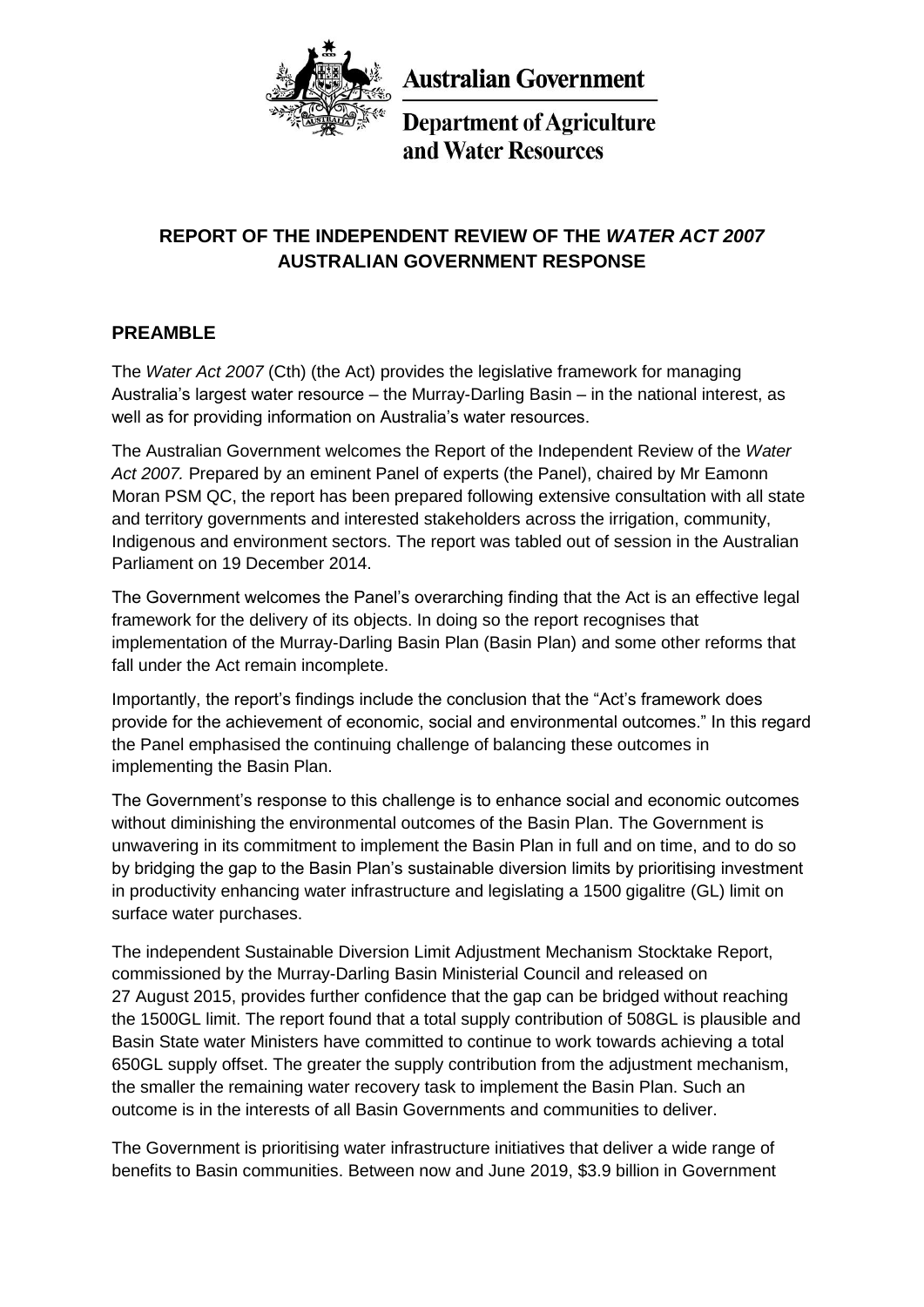investment is forecast to be spent on water infrastructure projects in Basin communities to improve irrigation productivity and build more sustainable farming businesses in the process. The Government has committed a total of almost \$13 billion to implement the Basin Plan through a range of programmes in the Basin through to 2024.

The Panel made 23 recommendations to amend the Act and to amend or review its subordinate instruments, in ways that improve its operation and address areas of unnecessary regulatory burden.

The Panel also provided, in the form of 'conclusions', advice on a number of best practice operational approaches which, if implemented (or continue to be implemented), will help to ensure that the Act's objects are achieved as effectively and efficiently as possible. Some of the Panel's conclusions fall within the remit of State powers due to the joint government nature of water reform in Australia. The Government encourages States to consider and act on these as appropriate.

The Government has previously accepted two recommendations (11 and 18), which called for further work to streamline the Water Charge Rules and water information reporting requirements provided under the Act. The water information review is now complete and the review of Water Charge Rules is well underway and due to report by December 2015. The Government will respond to the recommendations of the water information review shortly.

In its Response, the Government is accepting all remaining recommendations made by the Panel, with recommendations 9 and 21 agreed in part. The Government believes that these changes will help to ensure that the Act can be streamlined while also ensuring that its policies are implemented as intended.

The Government thanks the Panel for their work on the review – Mr Eamonn Moran PSM QC (Chair), Mr Peter Anderson, Dr Steve Morton and Mr Gavin McMahon. The Government also acknowledges the efforts of governments and stakeholders that took the time to contribute their knowledge and expertise through submissions, and by participating in meetings and interactive workshops with the Panel.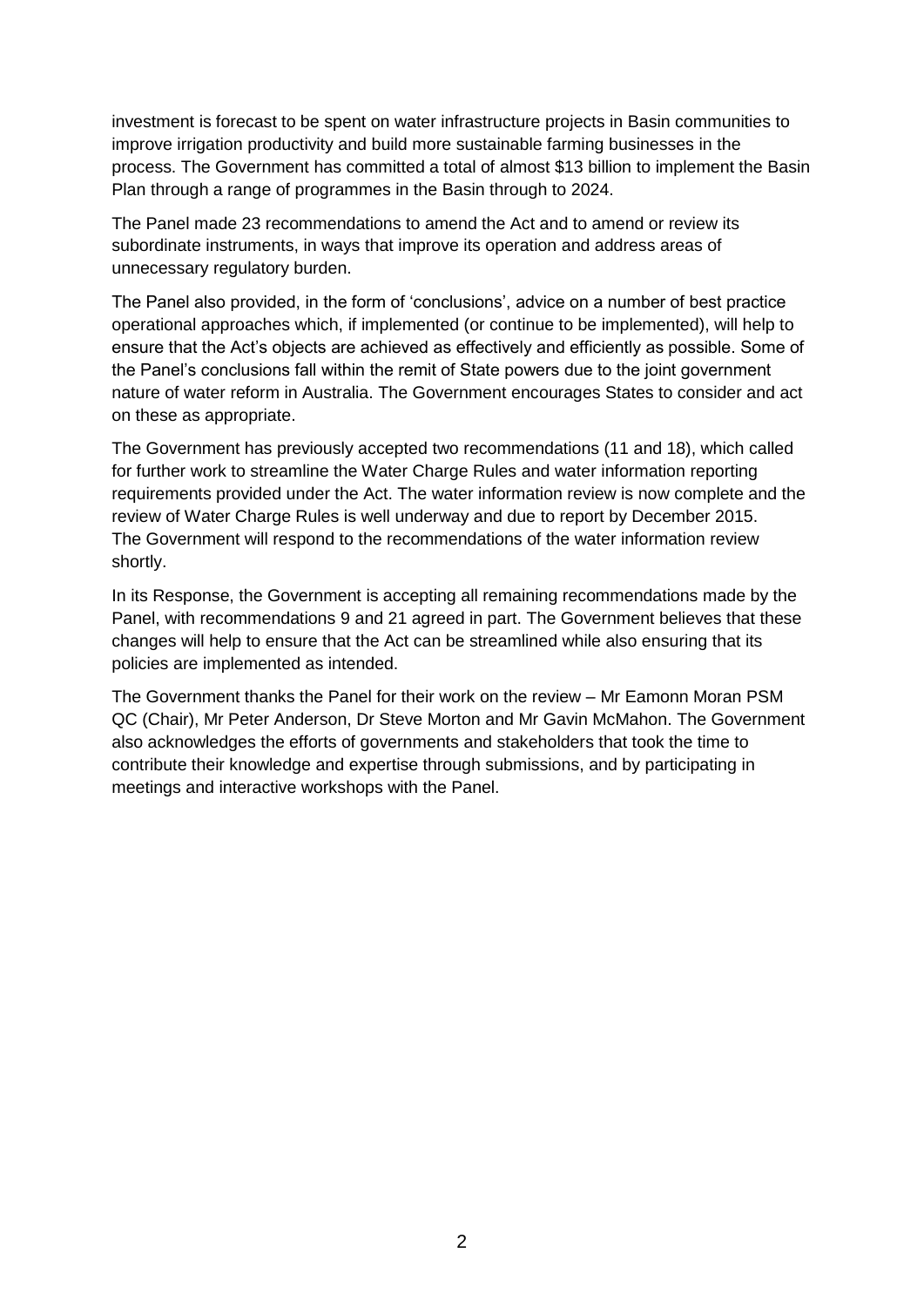### **RECOMMENDATION 1**

*The Panel recommends that the Murray-Darling Basin Authority prepare guidelines to assist Basin State governments to develop water resource plans in accordance with Basin Plan water resource plan requirements relating to Indigenous values and uses, with the guidelines to draw on the Convention on Biological Diversity's Akwé: Kon Guidelines as appropriate.*

*The Panel also recommends that, after 1 July 2019 when the Basin State water resource plans have been accredited, the case to amend section 22(3) to include a new section that reflects existing Basin Plan water resource plan requirements dealing with Indigenous values and uses should be considered.*

### **Government response: Agreed**

The Government will request the Murray-Darling Basin Authority prepare guidelines, drawing from the *Akwé: Kon Guidelines* as appropriate, to assist Basin State governments develop water resource plans in accordance with the requirements in the Basin Plan relating to Indigenous values and uses.

The Government will also seek to amend the Act to require that water resource plans are prepared having regard to Indigenous values and uses.

## **RECOMMENDATION 2**

*To align with requirements in Chapter 13 of the Basin Plan, the Panel recommends that item 13 of section 22(1) 'Mandatory Content of the Basin Plan' be amended to require that the programme for monitoring and evaluating the effectiveness of the Basin Plan includes five-yearly reviews of the extent to which the Basin Plan has affected social and economic outcomes in the Murray-Darling Basin.*

# **Government response: Agreed**

The Australian Government will amend the Act to lock in the existing requirement under the Basin Plan (Schedule 12, Item 3) to evaluate and report on the extent to which the Basin Plan has affected social and economic outcomes in the Murray-Darling Basin. This will ensure that the requirement to undertake five-yearly reviews of social and economic outcomes is an enduring mandatory requirement for the Basin Plan.

### **RECOMMENDATION 3**

*The Panel recommends that regulations be made to set out a process for minor amendments to the Basin Plan, consistent with section 49 of the Act.*

### **Government response: Agreed**

The Australian Government will make regulations under section 49 of the Act to set out the process to be followed by the Murray-Darling Basin Authority when making minor or non-substantive amendments to the Basin Plan. A streamlined fit-for-purpose process will reduce the administrative burden for the Basin States, the Murray-Darling Basin Authority and the Commonwealth in making minor or non-substantive amendments to the Basin Plan, consistent with the Government's regulatory reform agenda.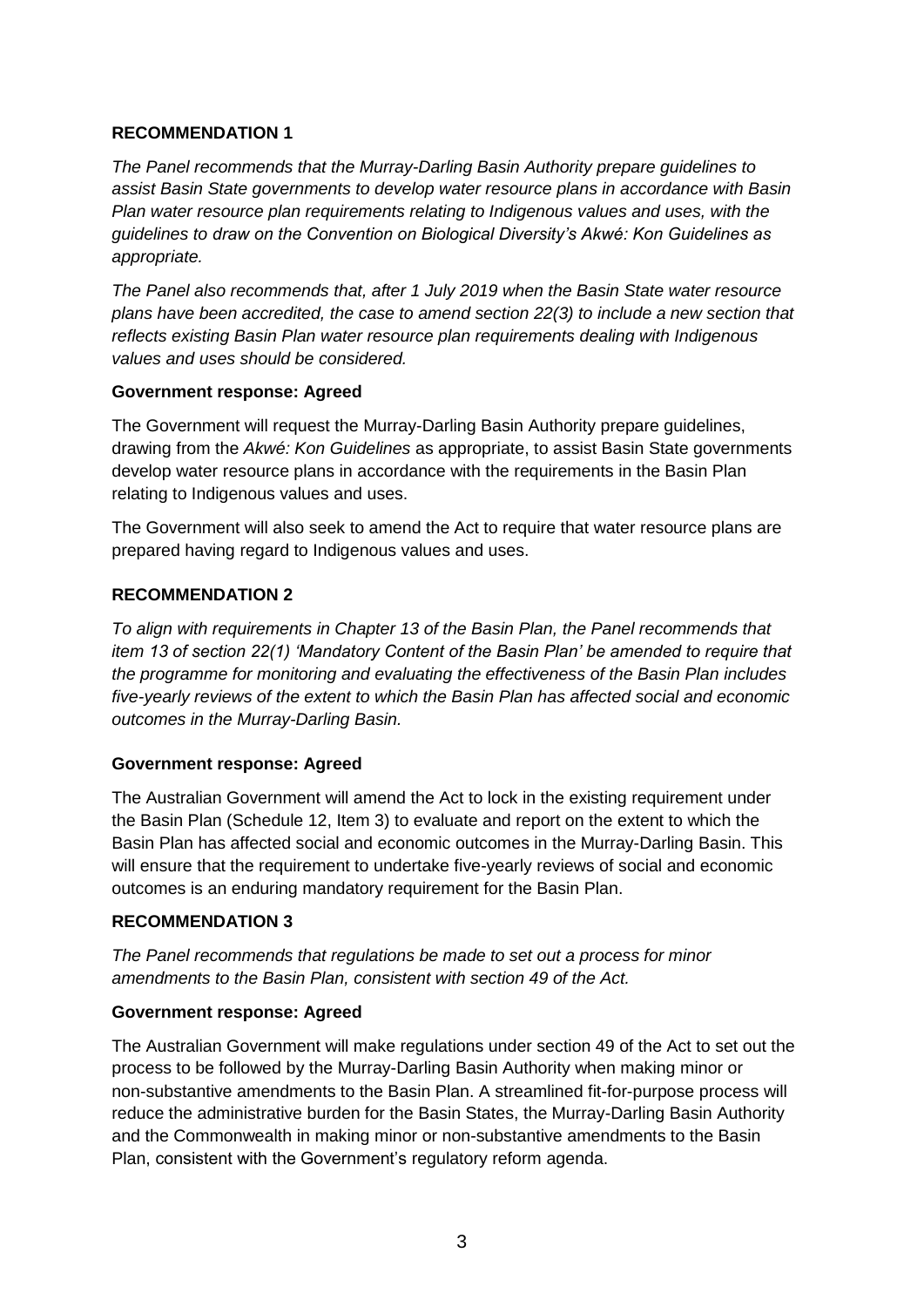Consistent with the original purpose of this provision, minor or non-substantive amendments might include procedural improvements that do not affect the substantive nature of the Basin Plan, the elaboration and clarification of matters already contained in the Basin Plan, and the correction of any typographical or grammatical errors. Minor or non-substantive amendments would not include changes to sustainable diversion limits or alter the rights of water access right holders or obligations imposed by the Basin Plan.

While the consultation processes for amending the Basin Plan set out at sections 46, 47 and 48 of the Act will not apply to minor and non-substantive amendments, it is anticipated that the Murray-Darling Basin Ministerial Council would be consulted on such amendments.

The Government will consult Basin States and stakeholders during the preparation of draft regulations.

## **RECOMMENDATION 4**

*The Panel recommends that:*

*(a) section 50 of the Act be amended to provide for the next scheduled review of the Basin Plan to be finalised in 2026, with 10-yearly reviews thereafter*

*(b) other review points be amended or re-phased as follows:*

*(i) amend section 49A of the Act to postpone the first five-yearly report on Basin Plan impacts to the Murray-Darling Basin Ministerial Council from 2017 to 2020*

*(ii) postpone the first of the five-yearly reviews of the Environmental Watering Plan and Water Quality and Salinity Management Plan from 2017 to 2020, then undertake the reviews concurrently every five years (this will require an amendment to the Basin Plan)*

*(iii) undertake the social and economic evaluation (see Recommendation 2) concurrently with those reviews and every five years thereafter, consistent with the Basin Plan.*

### **Government response: Agreed**

The Australian Government will amend the Act to require that the first review of the Basin Plan be completed in 2026. This will ensure that the Basin Plan is reviewed at a time when outcomes can be assessed, noting the proposed 2024 review of the Act (recommendation 23 refers), the 1 July 2019 commencement date of sustainable diversion limits and the final reconciliation of any sustainable diversion limit adjustment in 2024.

The Government will propose amendments to the Act to align the accreditation of second and subsequent generation water resource plans with Basin Plan reviews (section 50 of the Act refers). This change will deliver on the intention that the timing of Basin Plan reviews should strike a balance between the need to provide sufficient time to observe outcomes and collect evidence to inform the review and the need to inform the next generation of water resource plans.

The Government will also seek to re-phase and align a number of existing Basin Plan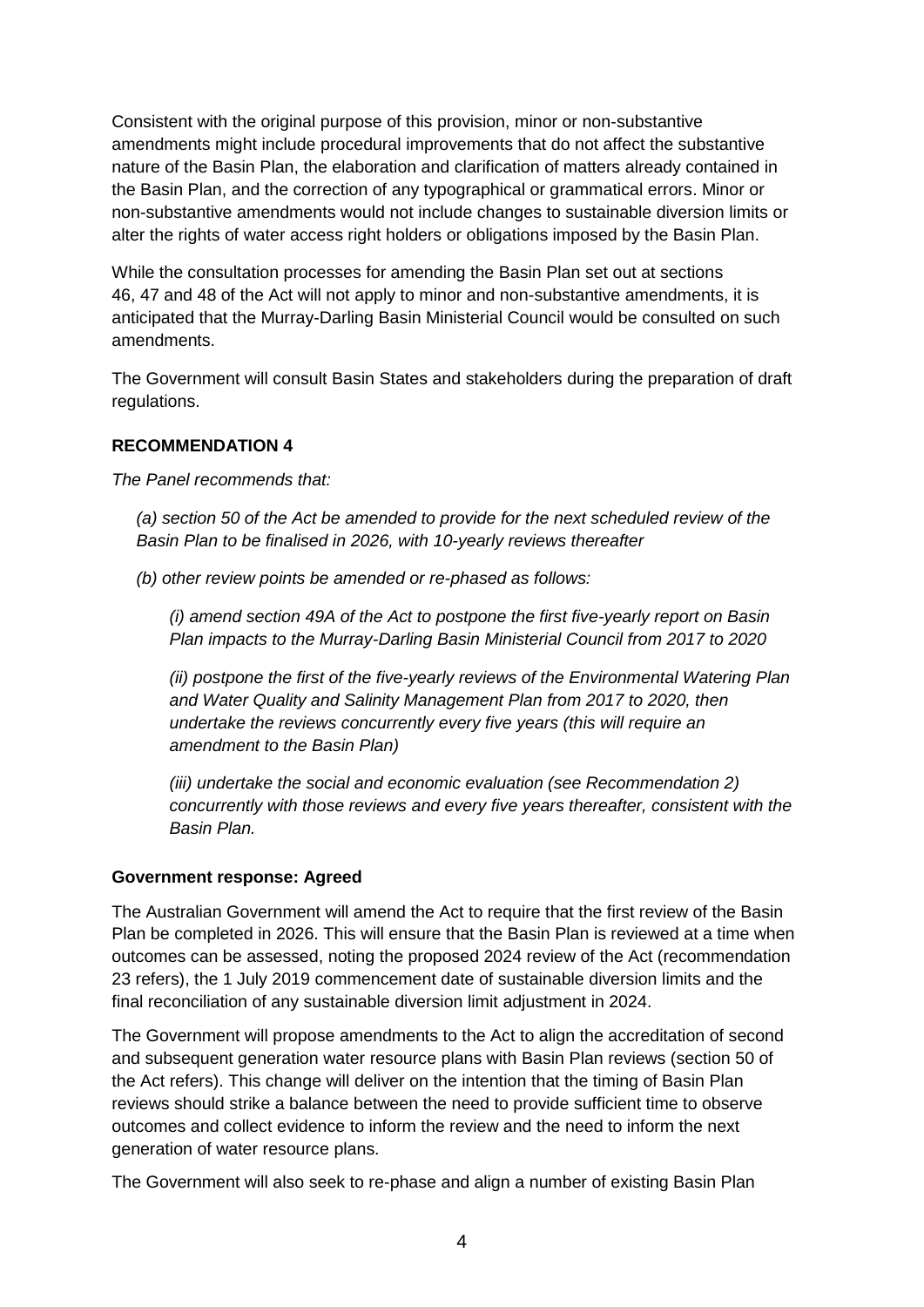reviews and evaluations, resulting in the following advice or reviews being conducted in 2020:

- the section 49A advice on Basin Plan impacts provided by the Murray-Darling Basin Authority to the Murray-Darling Basin Ministerial Council, subject to amending the Act; and
- the first of the five-yearly reviews of the water quality and salinity management plan and environmental watering plan, subject to amending the Act and Basin Plan.

All other five-yearly evaluations set out in Schedule 12 to the Basin Plan, and the review of the Basin-wide environmental watering strategy will also be re-phased to inform the above five-yearly reporting cycle commencing in 2020, subject to amending the *Murray-Darling Basin Plan 2012 Implementation Agreement*. The Government will also consult with Basin States on delivering preliminary evaluation results to Basin communities, including on socio-economic impacts of the Basin Plan, in 2017. This could take the form of an interim pilot or trial evaluation targeting key areas of interest to inform 2020 reporting.

## **RECOMMENDATION 5**

*The Panel recommends that section 56(2) be amended to provide flexibility for Basin States to nominate a more recent version of the Basin Plan for the Murray-Darling Basin Authority to use when assessing water resource plans for accreditation.*

### **Government response: Agreed**

The Australian Government will amend the Act to provide this flexibility for Basin States for the current phase of water resource plan accreditation by 2019.

For the accreditation of second and subsequent generation water resource plans, the Government will propose amendments to align accreditation processes with Basin Plan reviews. This approach will ensure that future water resource plans are accredited against the Basin Plan as amended consequential to a 10 yearly section 50 review. This will ensure that changes are adopted in state water resource plans in an efficient and consistent manner.

In the event that the Murray-Darling Basin Authority determines that no amendments are necessary following a section 50 review, accreditation of water resource plans will be ongoing until three years after the Basin Plan is amended pursuant to a section 50 review. Should Basin States nevertheless wish to bring forward a water resource plan for accreditation at this time, then the Basin Plan as reviewed will be applied for accreditation purposes. Consistent with current arrangements, Basin States can bring forward an amendment to a water resource plan for accreditation at any time.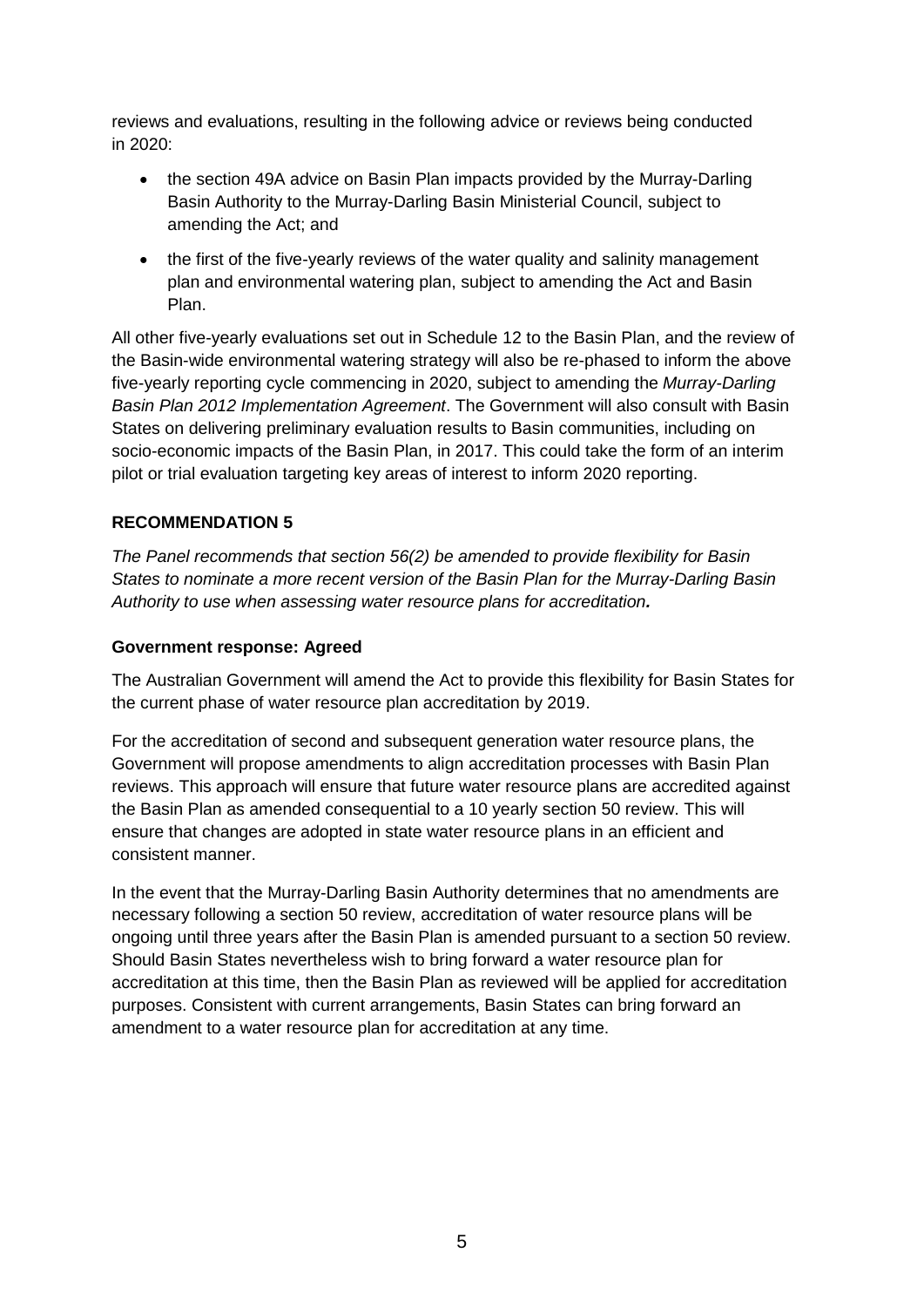### **RECOMMENDATION 6**

*The Panel recommends that the Australian Government consult Basin States on:*

*(a) making regulations under section 66 of the Act to avoid the need for minor non-substantive amendments to water resource plans to go through a full accreditation process*

*(b) amending the Act to streamline accreditation processes for water resource plan amendments with the aim of ensuring that implementation of the Basin Plan through Basin State frameworks is as responsive as possible.*

### **Government response: Agreed**

The Government will consult Basin States on making regulations to set out the process for accreditation of minor or non-substantive amendments to water resource plans and any other means of streamlining accreditation processes.

# **RECOMMENDATION 7**

*The Panel recommends that a new provision be included in section 77(5) of the Act to require that, for the purposes of an amount payable by the Commonwealth, regard must be had to a presumption that a water access entitlement holder should be fully compensated for any reduction in the market value of the entitlement that is reasonably attributable to the Commonwealth share of the diversion limit reduction, consistent with sections 77(4) and 77(6).*

### **Government response: Agreed**

The Australian Government will amend the Act to clarify further that the holder of a water access entitlement who qualifies for a payment under section 77 of the Act is entitled to receive a payment equal to the reduction in market value of the holder's water access entitlement that is reasonably attributable to the Commonwealth's share of the diversion limit reduction.

The Government is committed to avoiding any such reduction in value by 'bridging the gap', prioritising on-farm and off-farm infrastructure investment.

# **RECOMMENDATION 8**

*The Panel recommends that a detailed analysis of the potential benefits of reassigning the Basin Plan water trading rules function from the Murray-Darling Basin Authority to the Australian Competition and Consumer Commission be undertaken.*

# **Government response: Agreed**

The Australian Government will consider undertaking an analysis of the potential benefits of reassigning the Basin Plan water trading rules function to the Australian Competition and Consumer Commission, while having regard to the Government's response to recommendation 50 of the Competition Policy Review. Recommendation 50 proposed that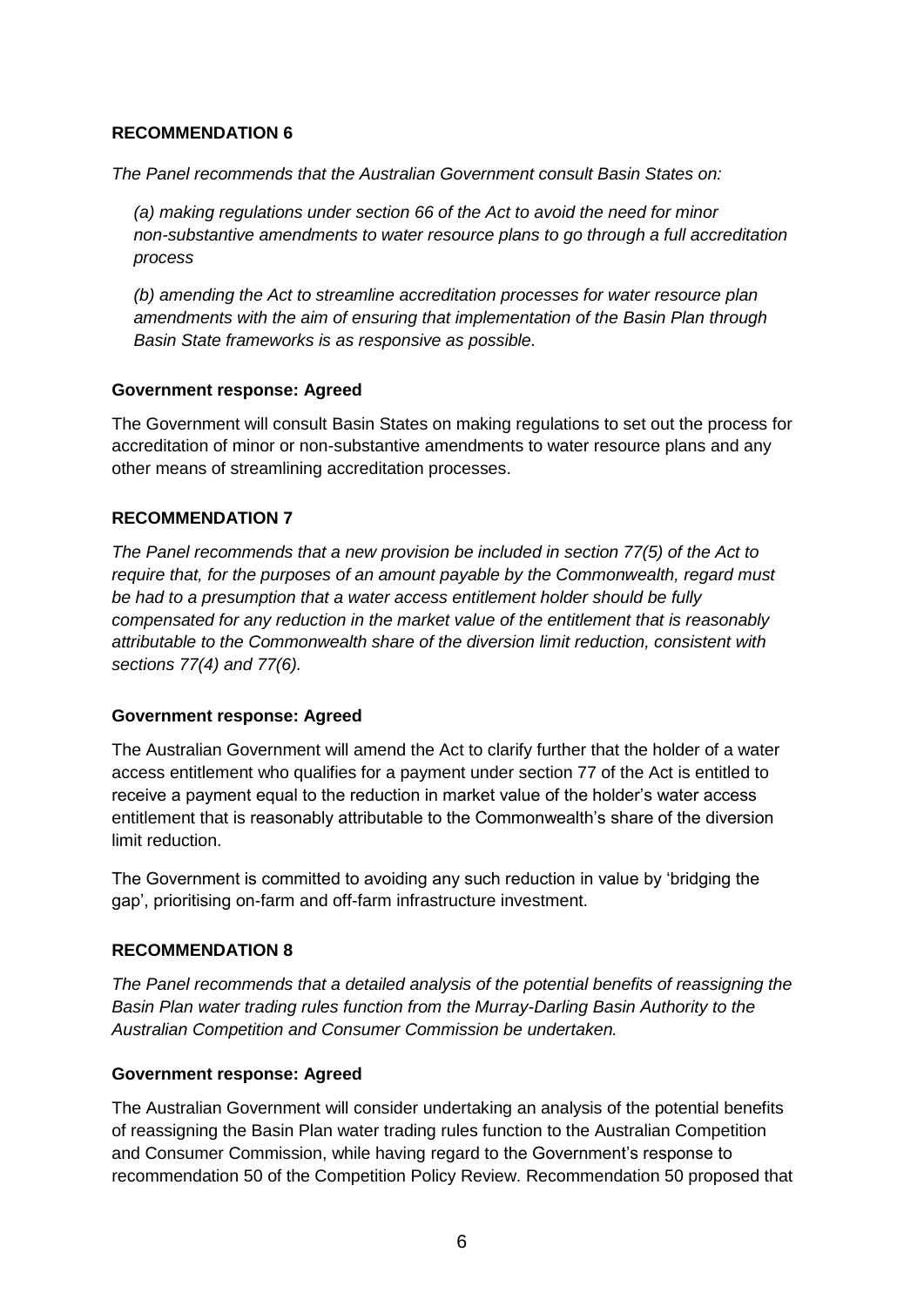the Australian Competition and Consumer Commission's price regulation and related advisory roles under the Act be transferred to a single national Access and Pricing Regulator.

The Government agrees with conclusion 4.1 that, given the recent commencement of the Basin Plan water trading rules on 1 July 2014, the rules should be implemented in their current form and be assessed over the medium to longer term when assessment of outcomes is possible, before any substantive changes are made. As such, following the Government's response to recommendation 50 of the Competition Policy Review, the Government will also consider an appropriate medium-term timeframe for an evidence-based review of the rules.

## **RECOMMENDATION 9**

*The Panel recommends that industry develop, in consultation with the Australian Government, an industry-led scheme of regulation for water market intermediaries. The scheme could include voluntary accreditation, a code of conduct and a defalcation fund. If a scheme is not developed, the Australian Government should regulate water market intermediaries. State referrals would be necessary to give effect to Basin-wide or national regulation.*

## **Government response: Agreed in part**

The Australian Government considers that industry-led self-regulation of water market intermediaries directed at protecting the integrity of the water markets has merit and will encourage water market industry representative bodies to establish such arrangements. This approach recognises that there have been very few reported cases of misconduct by water market intermediaries and no evidence of overall adverse effects on the market requiring Commonwealth intervention. A scheme of industry-led self-regulation is consistent with the Government's regulatory reform agenda.

The Government will also explore options that may improve transparency in the water market.

Commonwealth regulation will be considered if evidence emerges that this would alleviate or remove risks in the water market and hence provide an overall net benefit to business, individuals and community organisations.

# **RECOMMENDATION 10**

*The Panel recommends that section 253 of the Act be amended to remove the term 'higher value uses'.*

*See also Recommendation 23 relating to this section.*

### **Government response: Agreed**

The Australian Government will amend the Act to remove the term 'higher value uses', as this term was only relevant for the terms of reference for the 2014 review of the Act and is not used in the Basin Plan.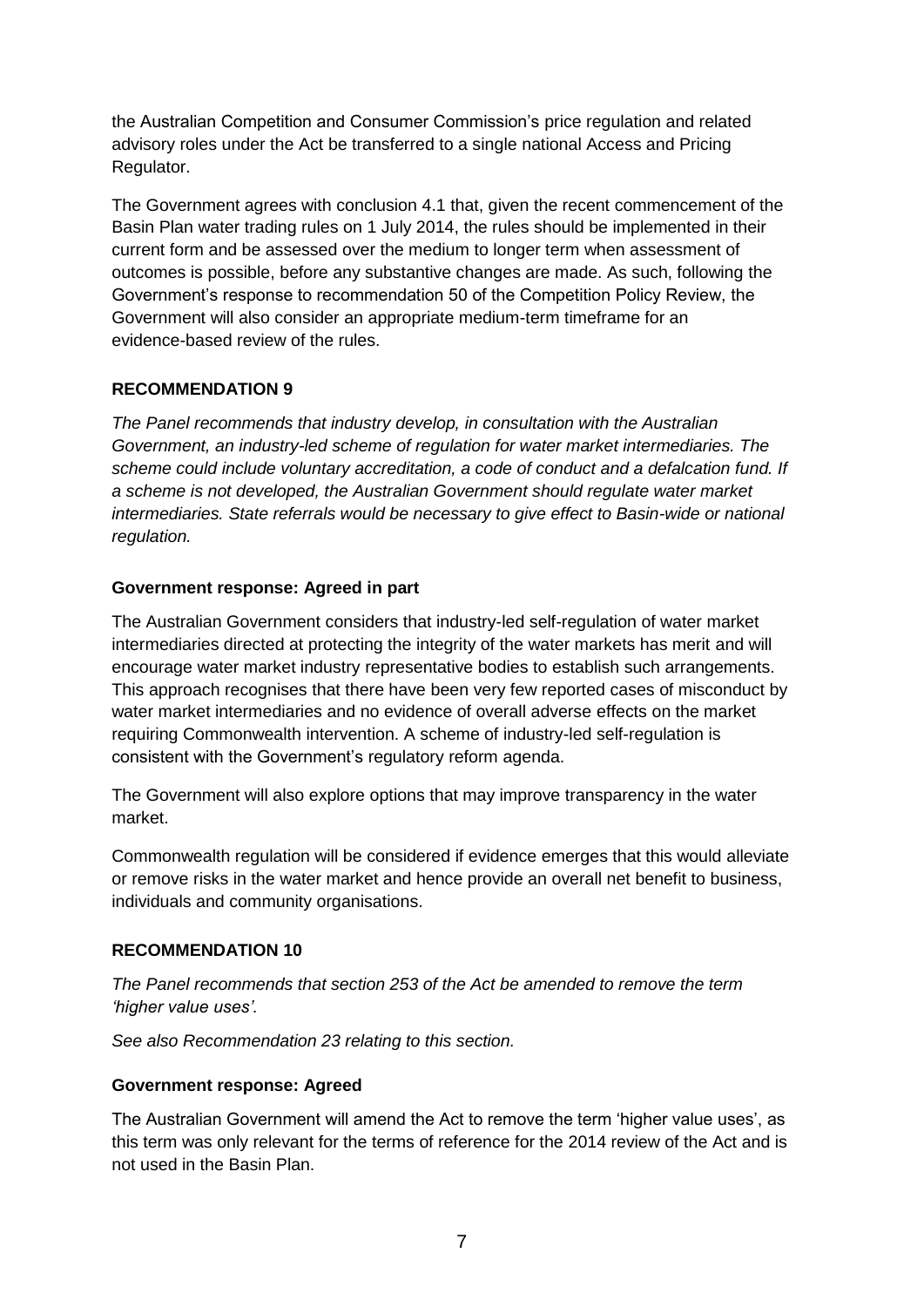As the 2014 review of the Act has now been completed, section 253 has no current operation and will be amended to remove the mandatory terms of reference (section 253(2)) and provide for a further review of the Act in 2024 (Recommendation 23 refers).

# **RECOMMENDATION 11**

*The Panel recommends a separate review of the Water Charge (Infrastructure) Rules, the Water Charge (Termination Fees) Rules and the Water Charge (Planning and Management Information) Rules. The review should be undertaken by the Australian Competition and Consumer Commission in consultation with industry and Basin State governments. It should focus on reducing the cost to industry and governments and should report on:*

*(a) the continuing appropriateness of tiered regulation of infrastructure operators and the potential for streamlining or eliminating regulation, including whether to remove the current requirements for member-owned operators under Part 5 of the Water Charge (Infrastructure) Rules*

*(b) the current process for accreditation of Basin States' regulators, the effectiveness in applying water charging regimes by different regulators, and the form and content of charge determinations by all regulators*

*(c) opportunities for advancing the consistent application of the water charging objectives and principles, including options to rank objectives and define terms*

*(d) lessons learned from other sectors in relation to appeal mechanisms*

*(e) opportunities to combine the water charge rules and Water Market Rules in one instrument*

*(f ) consistency with the Australian Government's deregulation objectives*

*(g) the effectiveness of the Water Charge (Planning and Management Information) Rules, the extent to which their effectiveness could be enhanced and the likely impacts if they were to be repealed.*

*The review should take into account the views the Panel has expressed in this report, submissions made to this Review and any further submissions.*

# **Government response: Agreed**

In accordance with the Government's terms of reference, the Australian Competition and Consumer Commission is undertaking a review of the water charge rules and providing advice to the Australian Government, including draft rule amendments by the end of 2015. The terms of reference and Issues Paper for the review are available on the Australian Competition and Consumer Commission's website at [http://www.accc.gov.au/regulated](http://www.accc.gov.au/regulated-infrastructure/water/water-projects/review-of-the-water-charge-rules-advice-development)[infrastructure/water/water-projects/review-of-the-water-charge-rules-advice-development.](http://www.accc.gov.au/regulated-infrastructure/water/water-projects/review-of-the-water-charge-rules-advice-development)

Public submissions on the Issues Paper closed at the end of June 2015. Public consultation forums were held in centres across the Murray-Darling Basin throughout August to gain further input from infrastructure operators, irrigators, Basin States and other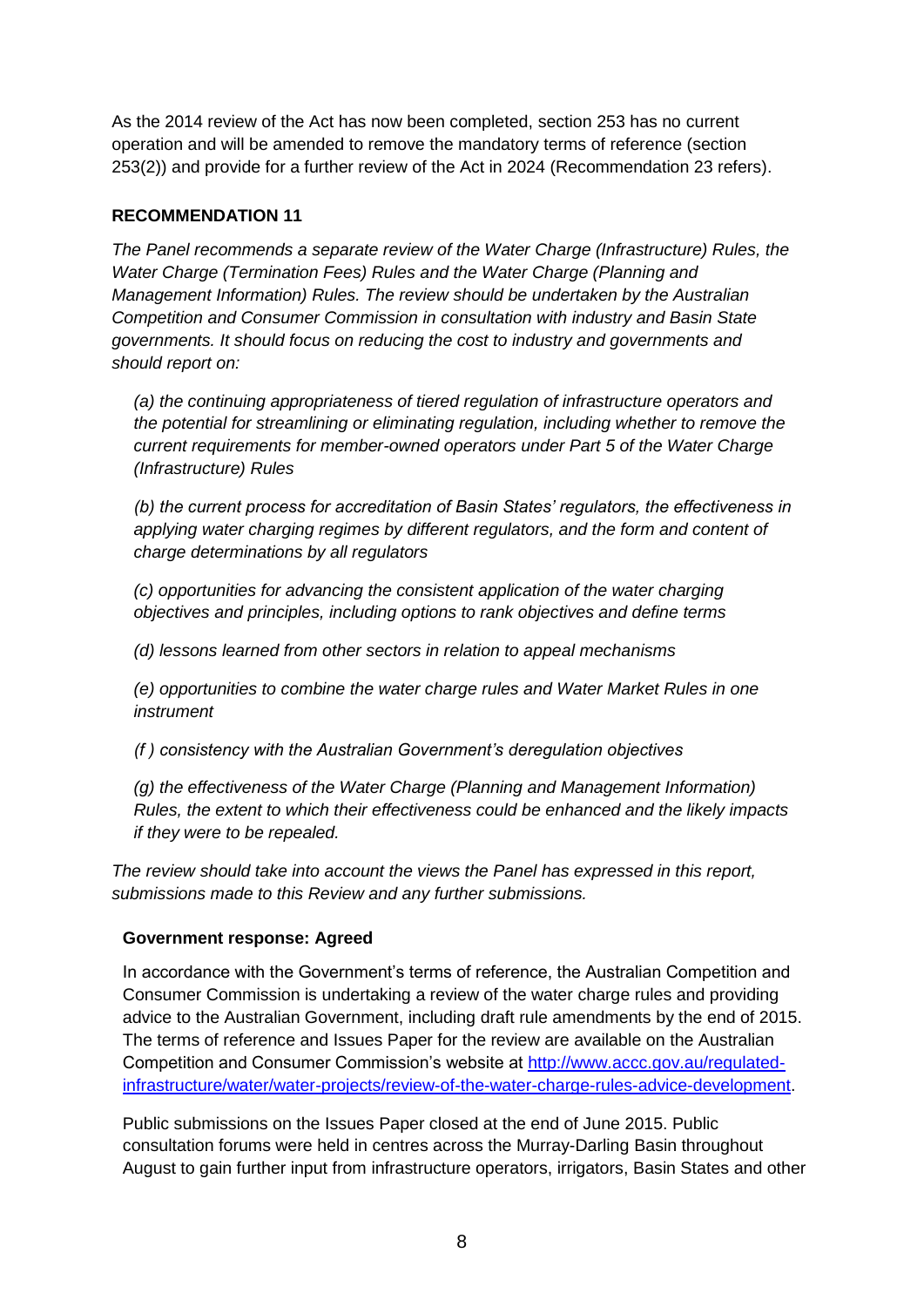members of the public. Further public consultation is now underway on the draft advice released on 24 November 2015.

# **RECOMMENDATION 12**

*The Panel recommends that section 92(4) of the Act be amended to give regulators applying the Water Charge (Infrastructure) Rules the discretion to determine or vary regulatory periods, so long as the regulatory periods are longer than those already provided for in the rules.*

## **Government response: Agreed**

The Australian Government will amend the Act, to add flexibility for regulators to vary regulatory periods applicable to determinations or approvals of charges, subject to agreement by the referring Basin States.

This change will enable regulators to respond to the broader economic environment, while maintaining sufficient pricing certainty for water users and regulated businesses. Extended periods can provide greater certainty to infrastructure operators by enabling them to undertake business planning and make investment decisions in relation to regulated charges over longer timeframes.

## **RECOMMENDATION 13**

*The Panel recommends that minor technical amendments be made to the definitions in the Act for 'bulk water charge', 'infrastructure operators' and 'irrigation infrastructure operators' to remove ambiguity for stakeholders.*

# **Government response: Agreed**

The Australian Government will amend the Act to ensure the definitions of 'bulk water charge', 'infrastructure operators' and 'irrigation infrastructure operators' are clearer to stakeholders and also maintain the policy intent of the Act.

As these amendments relate to referred provisions of the Act, the agreement of the referring Basin States will be required.

# **RECOMMENDATION 14**

*The Panel recommends that Part 5 of the Act, 'Murray-Darling Basin Water Rights Information Service', be repealed.*

### **Government response: Agreed**

The Australian Government will repeal Part 5 of the Act noting it has not been utilised to date and there are no plans to establish a Murray-Darling Basin Water Rights Information Service.

The Government acknowledges that access to timely, high quality, water trading data is essential to the functioning of Australian water markets. Several initiatives being undertaken by Commonwealth agencies are contributing towards the improved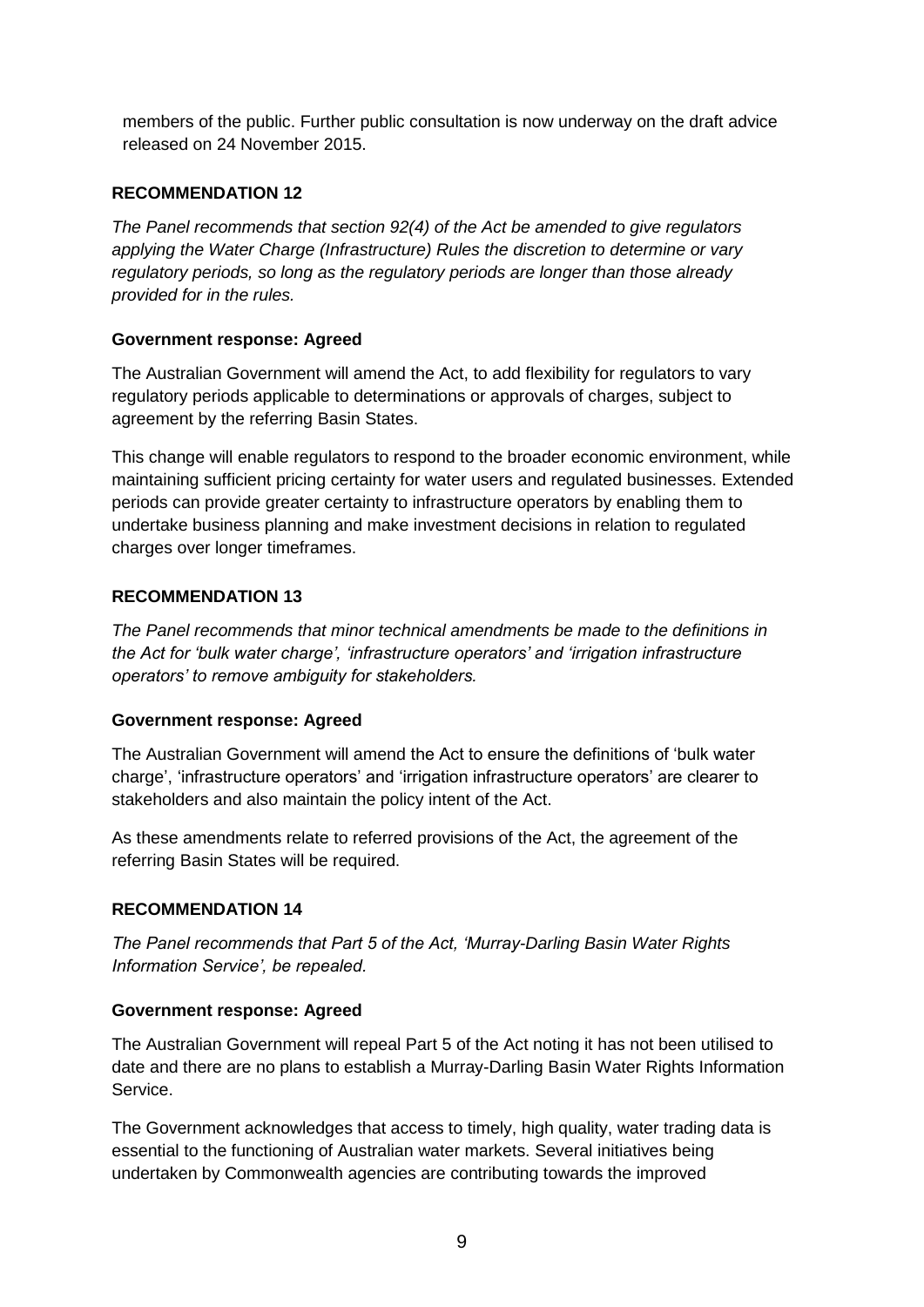information necessary to support effective and efficient markets. These initiatives include:

- the Murray-Darling Basin Authority's Water Markets Product Information website, which sets out information about different types of water access rights across the Basin; and
- the Bureau of Meteorology's weekly water market reports, which report on volumes and prices for trades of water allocations and entitlements on issue across Australia.

# **RECOMMENDATION 15**

*The Panel recommends that section 106(2) of the Act be amended to allow trade revenue to be used for other environmental activities in addition to water acquisitions to maximise environmental outcomes from the use of Commonwealth environmental water, with the following safeguards:*

*(a) only revenue generated from the trade of Commonwealth environmental water allocations (not Commonwealth environmental water entitlements) may be used for environmental activities other than acquisitions*

*(b) any disposal of water and use of proceeds for non-water acquisition purposes must reasonably be expected to improve environmental outcomes from the use of Commonwealth environmental water*

*(c) trading activity should not impact on the achievement of sustainable diversion limits in the long-term*

*(d) trade revenue cannot be used to fund operational expenses of the Commonwealth Environmental Water Holder such as holding and delivery fees and charges.*

### **Government response: Agreed**

The Australian Government will amend the Act to enable greater flexibility for allocation trade revenue from Commonwealth environmental water holdings to be used to invest in a wider range of measures than currently permitted, to maximise environmental outcomes from Commonwealth environmental water use.

For example, the greater flexibility would allow allocation trade revenue to be used by the Commonwealth Environmental Water Holder to invest in regulators, fishways and carp exclusion screens that support the delivery of water to off-channel wetlands. By selling a small volume of allocations in one year to fund the construction of such works at a wetland inlet, it could improve the effectiveness of larger volumes of environmental water delivered over several years, thereby improving environmental outcomes.

The Government agrees with the safeguards outlined by the Panel as necessary for any amended provision to ensure that the sale of water and how proceeds are used improves environmental outcomes, consistent with the Act and the Basin Plan.

The Commonwealth Environmental Water Holder will undertake public consultation on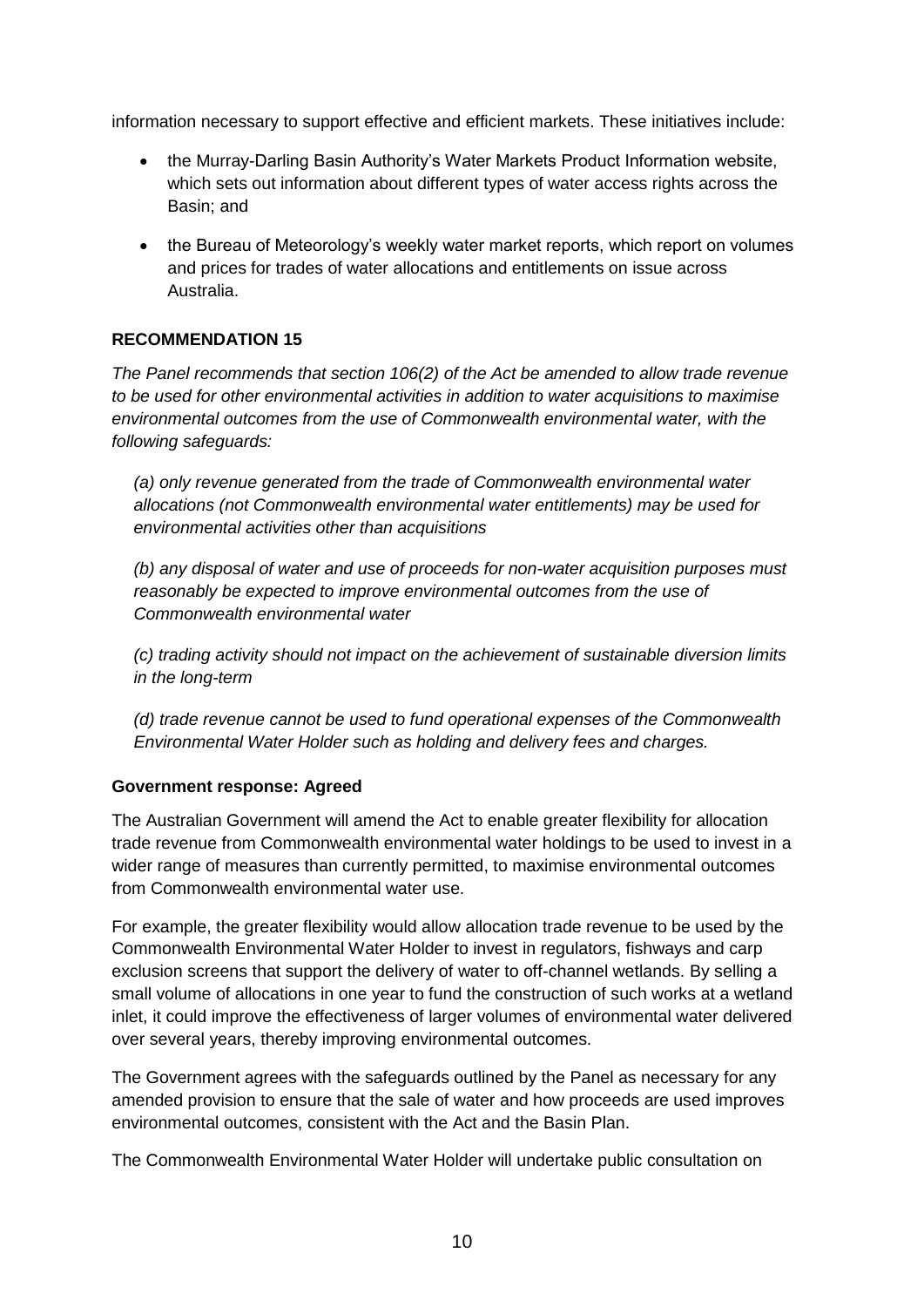how the greater flexibility in the use of trade revenue will be exercised, while adhering to the safeguards identified by the Panel. The Commonwealth Environmental Water Holder will also report on trading decisions as part of its additional reporting requirements agreed in response to recommendation 17.

Trade proceeds will not be used to fund water recovery towards bridging the gap or efficiency measures, which are to be funded from other sources.

# **RECOMMENDATION 16**

*The Panel recommends that section 106(1) of the Act be amended to remove the restriction on disposal of allocations that could be reasonably expected to result in forgoing future allocations, such as in continuous accounting systems.*

## **Government response: Agreed**

The Australian Government will amend the Act to provide the Commonwealth Environmental Water Holder with the flexibility to trade water allocations that would otherwise be likely to result in forgoing future allocations.

Section 106(1) of the Act currently allows for the trade of allocations that would be forfeited at the end of the financial year due to carryover limits, which apply in parts of the southern Murray-Darling Basin. It does not allow the trade of allocations in continuous accounting systems, where allocations remain in the account until used or sold and thereby prevent the account holder from receiving any additional allocations that would exceed the account limit. The Government proposes to amend the Act to accommodate the different terminology used in northern parts of the Basin under continuous accounting systems, where allocations may be forgone due to account limits, rather than forfeited due to carryover limits.

The amendment would enable the Commonwealth Environmental Water Holder to manage the asset in a fiscally responsible manner and achieve greater environmental benefits from its holdings, and provide consistent treatment of allocations in different parts of the Basin.

### **RECOMMENDATION 17**

*The Panel recommends that section 114 of the Act be amended to require the Commonwealth Environmental Water Holder to report annually on trading decisions.*

### **Government response: Agreed**

The Australian Government will add a statutory requirement in the Act for the Commonwealth Environmental Water Holder to report annually on any trading that has been undertaken in the previous year.

Information on trading activity is currently available on the Commonwealth Environmental Water Office's website: [http://www.environment.gov.au/water/cewo.](http://www.environment.gov.au/water/cewo)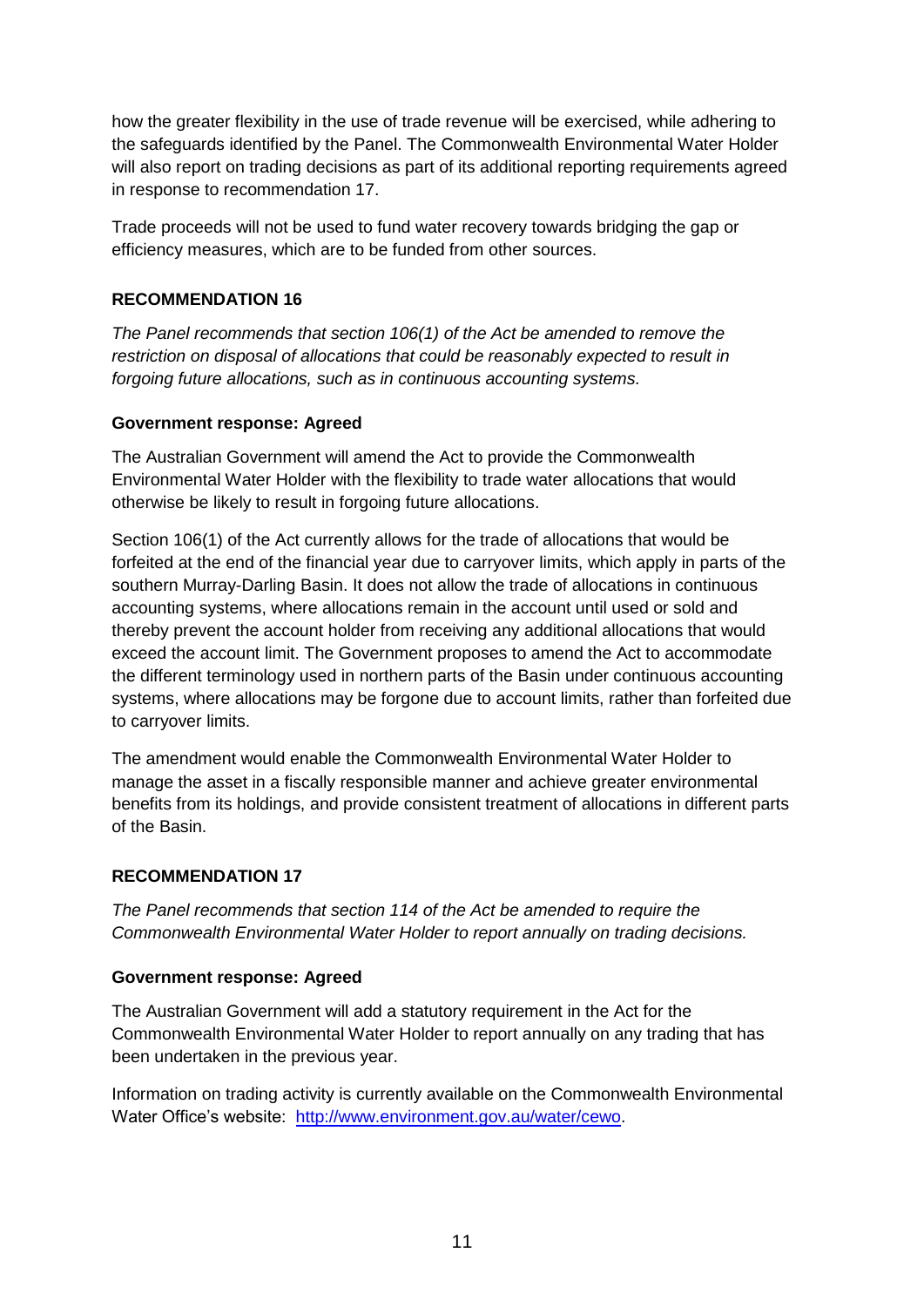## **RECOMMENDATION 18**

*The Panel recommends that an interagency working group led by the Bureau of Meteorology be established to report to the Australian Government on:*

*(a) current water information reporting requirements under the Act and associated regulatory burdens for data providers, including an estimate of current costs*

*(b) the benefits of the suite of information products with reference to associated costs borne by data providers*

*(c) options to reduce the regulatory burden imposed on data providers in the order of 20 per cent or more compared to current regulatory burdens.*

*The working group should undertake the review in consultation with data providers and report to the Australian Government in the first half of 2015.*

### **Government response: Agreed**

The Australian Government accepted this recommendation on 19 December 2014 and asked the Bureau of Meteorology to lead an interagency working group to undertake the review. The review focussed on reducing the burden on business, individuals and not-for-profit organisations, as provided by the Government regulatory burden measurement framework. The terms of reference for the review are available on the Department of the Environment's website:

[http://www.environment.gov.au/water/legislation/water-act-review.](http://www.environment.gov.au/water/legislation/water-act-review)

The Interagency Working Group on Commonwealth Water Information Provision completed the review in June 2015, in consultation with data providers. The Government will respond to the review shortly.

### **RECOMMENDATION 19**

*The Panel recommends that regulations be made to prescribe types of enforceable undertakings, in consultation with stakeholders.*

### **Government response: Agreed**

The Australian Government will prepare regulations in consultation with stakeholders to expand the range of enforceable undertakings that are available under the Act to enable less costly and burdensome means of resolving contraventions of the Act.

As outlined in the Review Report, enforceable undertakings are voluntary arrangements between the relevant enforcement agency and a person the agency considers to have committed a contravention of the Act, the Water Market Rules, the water charge rules or the Water Regulations made under the Act. Undertakings can be enforced through the courts in cases of non-compliance.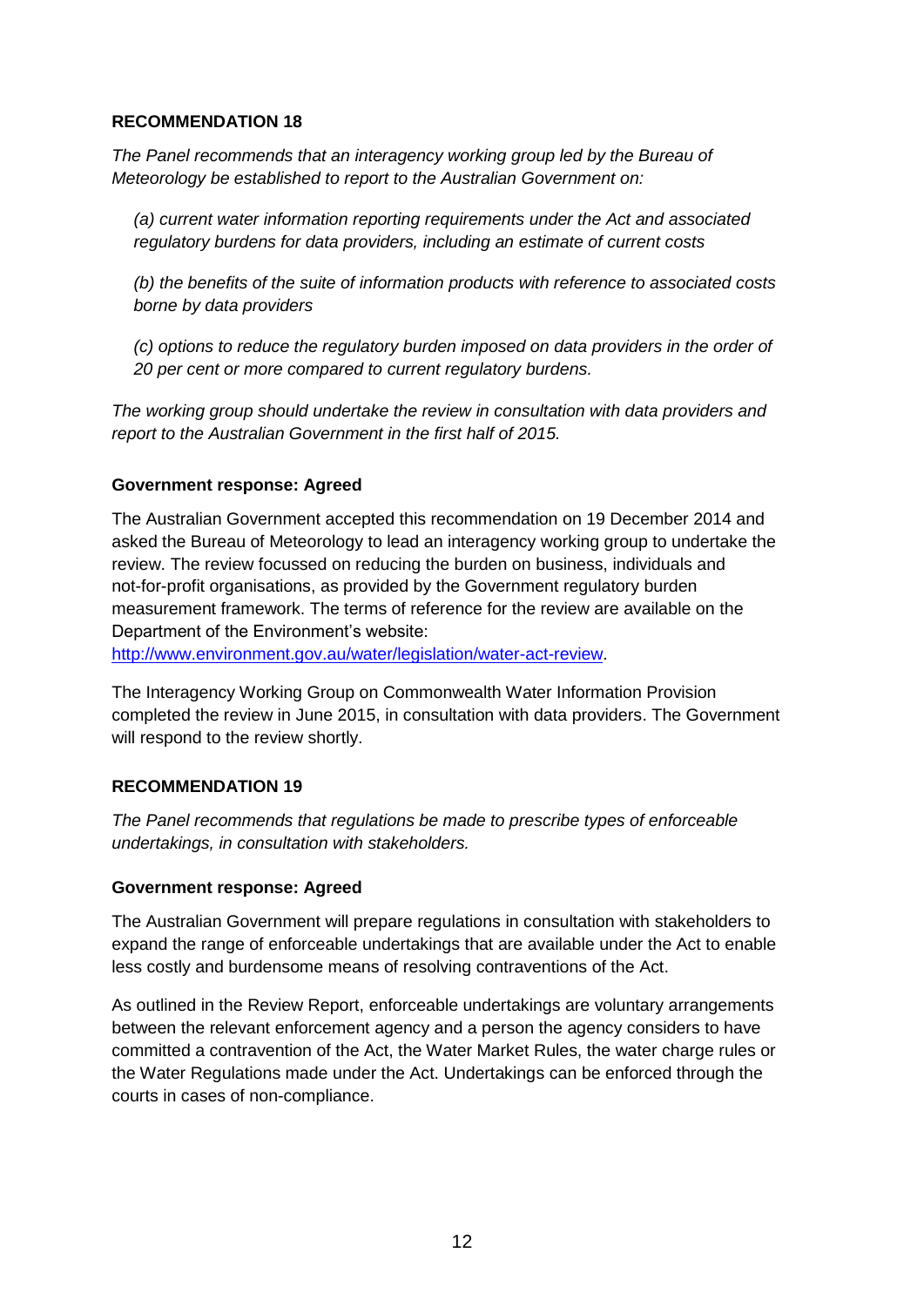## **RECOMMENDATION 20**

*The Panel recommends that:*

*(a) section 178(3) of the Act be amended to include expertise in Indigenous matters relevant to Basin water resources as a field relevant to the Authority's functions*

*(b) section 172(1) of the Act, 'Authority's functions' be amended to add 'engage the Indigenous community on the use and management of Basin water resources' as a distinct function of the Authority*

*(c) section 202(5) of the Act be amended to provide that the Basin Community Committee's membership must include at least two individuals with expertise in Indigenous matters relevant to Basin water resources.*

### **Government response: Agreed**

The Australian Government will amend the Act in accordance with this recommendation.

Recommendation 20(a) will strengthen the Murray-Darling Basin Authority's expertise in Indigenous matters and its capacity to manage Indigenous water issues.

Recommendation 20(b) will recognise the Murray-Darling Basin Authority's role in relation to engaging Indigenous groups representing the Basin's Indigenous communities on Basin-wide water resource management. For example in Part 14 of Chapter 10 of the Basin Plan, the Murray-Darling Basin Authority is expected to consult with relevant Indigenous organisations as to whether the requirements relating to Indigenous engagement have been met by the Basin States. Murray-Darling Basin Authority engagement on these matters will not duplicate Basin State responsibilities relating to engagement of Indigenous communities in developing water resource plans for catchment areas.

The Government will further amend the Act so as to require that the two individuals with expertise in Indigenous matters on the Basin Community Committee, identified in recommendation 20(c), also be Indigenous persons. The Basin Community Committee represents the diverse interests of the Basin's communities through its provision of advice to the Murray-Darling Basin Authority and the Murray-Darling Basin Ministerial Council on matters of importance to the people of the Basin.

These amendments will strengthen the representation of Indigenous expertise in Basin water management governance structures and committees, and thereby enable more effective incorporation of Indigenous values and uses in Basin water management.

# **RECOMMENDATION 21**

*The Panel recommends that section 212 be amended so that the Murray-Darling Basin Authority's powers to charge fees for services are restricted to regulated water charges as defined by Part 4 of the Act and that these charges are regulated by rules equivalent to those that apply to an infrastructure operator that is a Part 6 operator as defined by the Water Charge (Infrastructure) Rules.*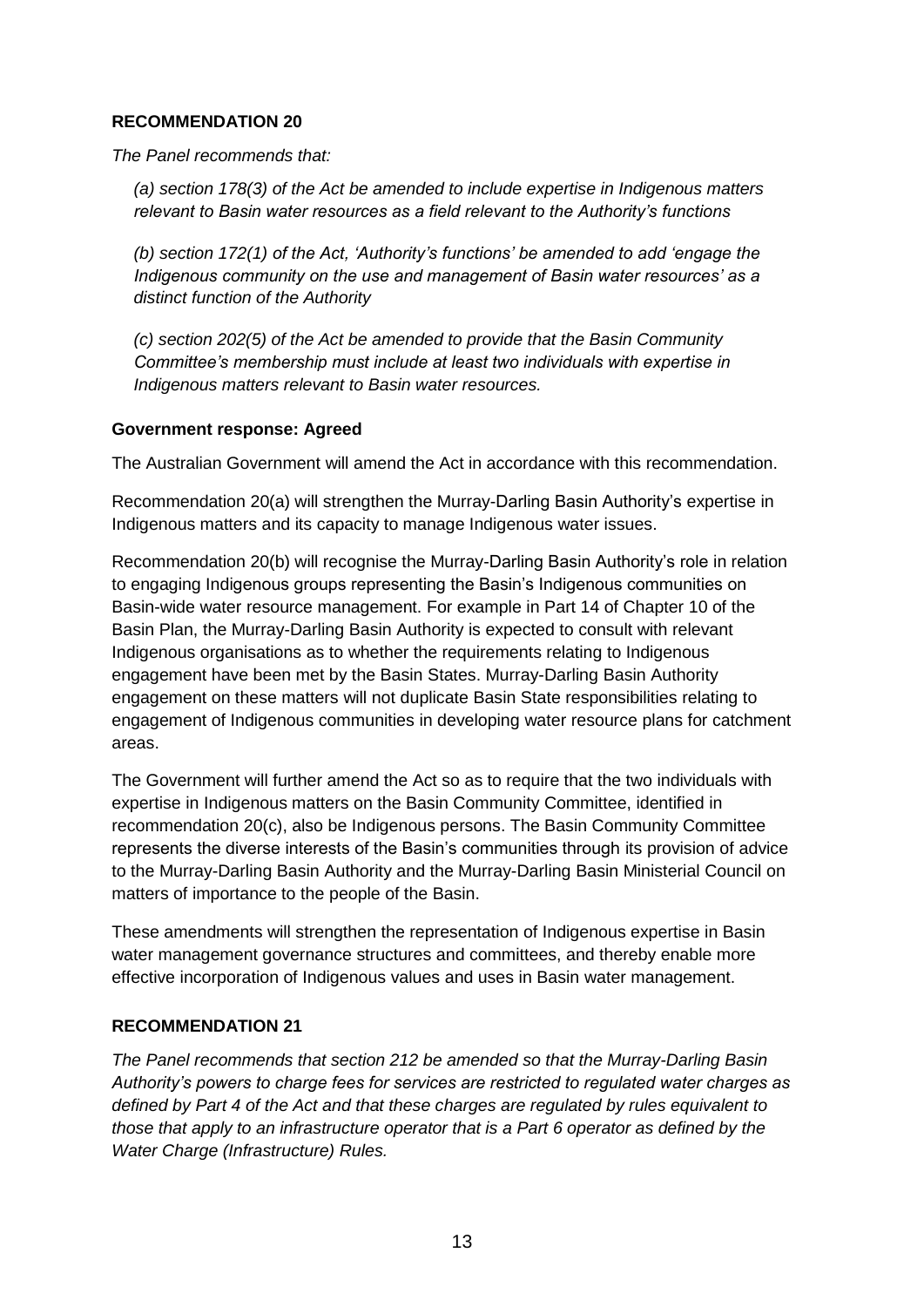## **Government response: Agreed in part**

As part of its Review of the *Water Charge (Infrastructure) Rules*, the Australian Competition and Consumer Commission is considering the suitability of the *Water Charge (Infrastructure) Rules* in terms of their application to the Murray-Darling Basin Authority in the event that the Murray-Darling Basin Authority were to impose regulated water charges (Recommendation 11 refers).

Section 212 already makes it clear that the water charge rules would govern the charging of fees by the Murray-Darling Basin Authority, should regulated water charges be introduced in the future. However, the Murray-Darling Basin Authority currently manages River Murray Operations on behalf of the partner governments under the Murray-Darling Basin Agreement.

The Murray-Darling Basin Authority's annual budget for River Murray Operations is funded in its entirety by contributions from the southern Basin jurisdictions and the Commonwealth. To increase the transparency of River Murray Operations, a number of recommendations from the recent Development of a Building Blocks Model and Efficiency Review of River Murray Operations' ('the Cost Efficiency Review') will be progressively implemented over the next few years. The final reports from this Review are available on the Murray-Darling Basin Authority's website.

## **RECOMMENDATION 22**

*The Panel recommends that the Act be amended to de-link the requirement for the Murray-Darling Basin Authority to produce an annual effectiveness report on the Basin Plan from the Murray-Darling Basin Authority's annual report requirements, with the effectiveness report to be submitted to the Minister by 31 December annually for tabling in Parliament.*

### **Government response: Agreed**

The Australian Government will amend the Act to separate the annual effectiveness report on the Basin Plan from the Murray-Darling Basin Authority's annual report. The annual effectiveness report is to be submitted to the Minister by 31 December each year for tabling in Parliament.

### **RECOMMENDATION 23**

*The Panel recommends that section 253 of the Act be amended:*

*(a) to provide for a review of the Act in 2024 without mandatory terms of reference for that review being specified in the Act*

*(b) to repeal the mandatory terms of reference specified in that section.*

# **Government response: Agreed**

The Australian Government will amend the Act to require a future review of the Act in 2024, to be informed by the scheduled five-yearly audit of the Basin Plan in 2023, and coincide with the sustainable diversion limit reconciliation in 2024. The review of the Act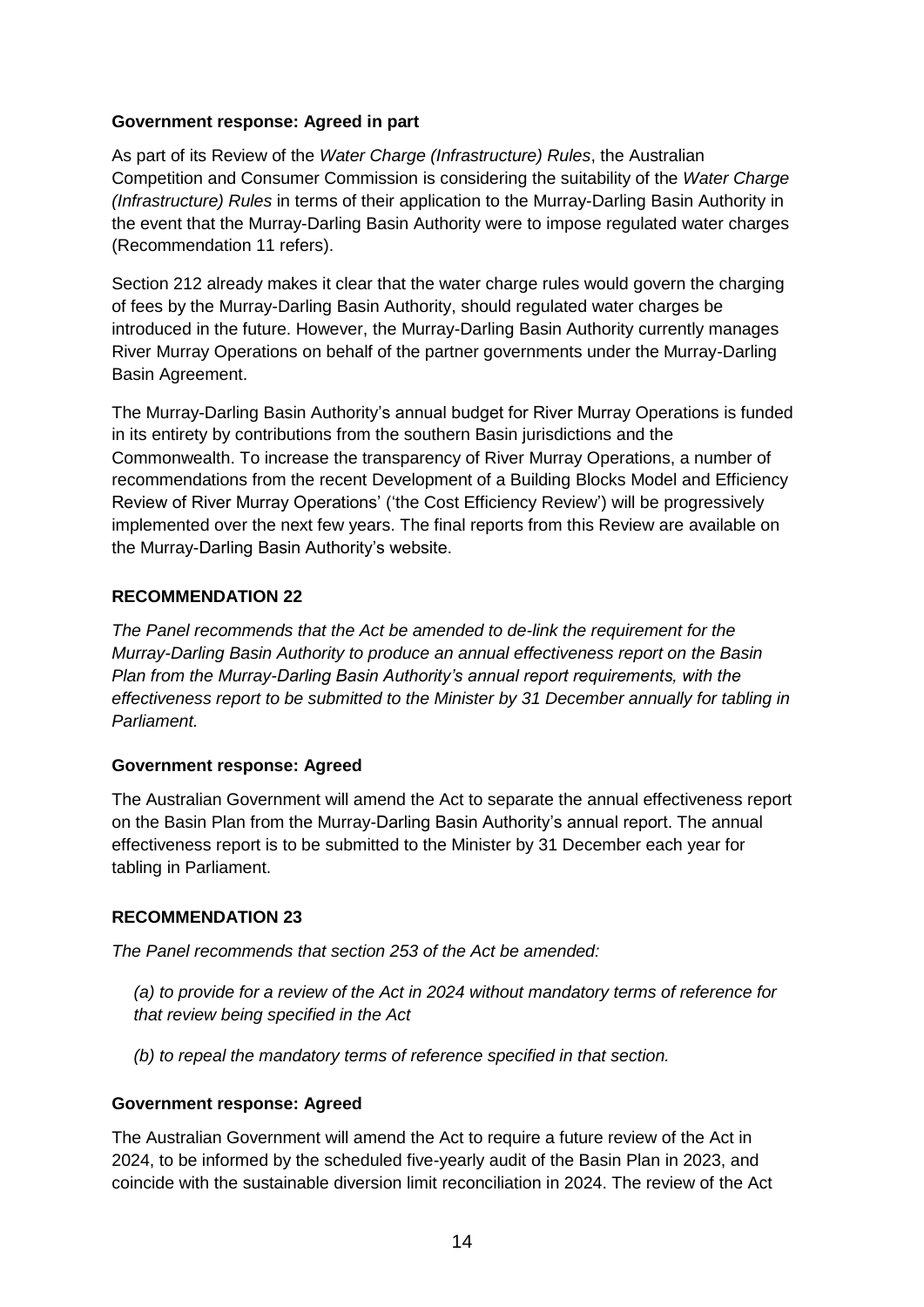will also inform the Basin Plan review proposed to be completed in 2026.

Terms of reference for future reviews will be determined by the Minister in consultation with the states and territories, and the Act will not specify mandatory terms of reference. The current mandatory terms of reference in the Act will be repealed for the next review in 2024.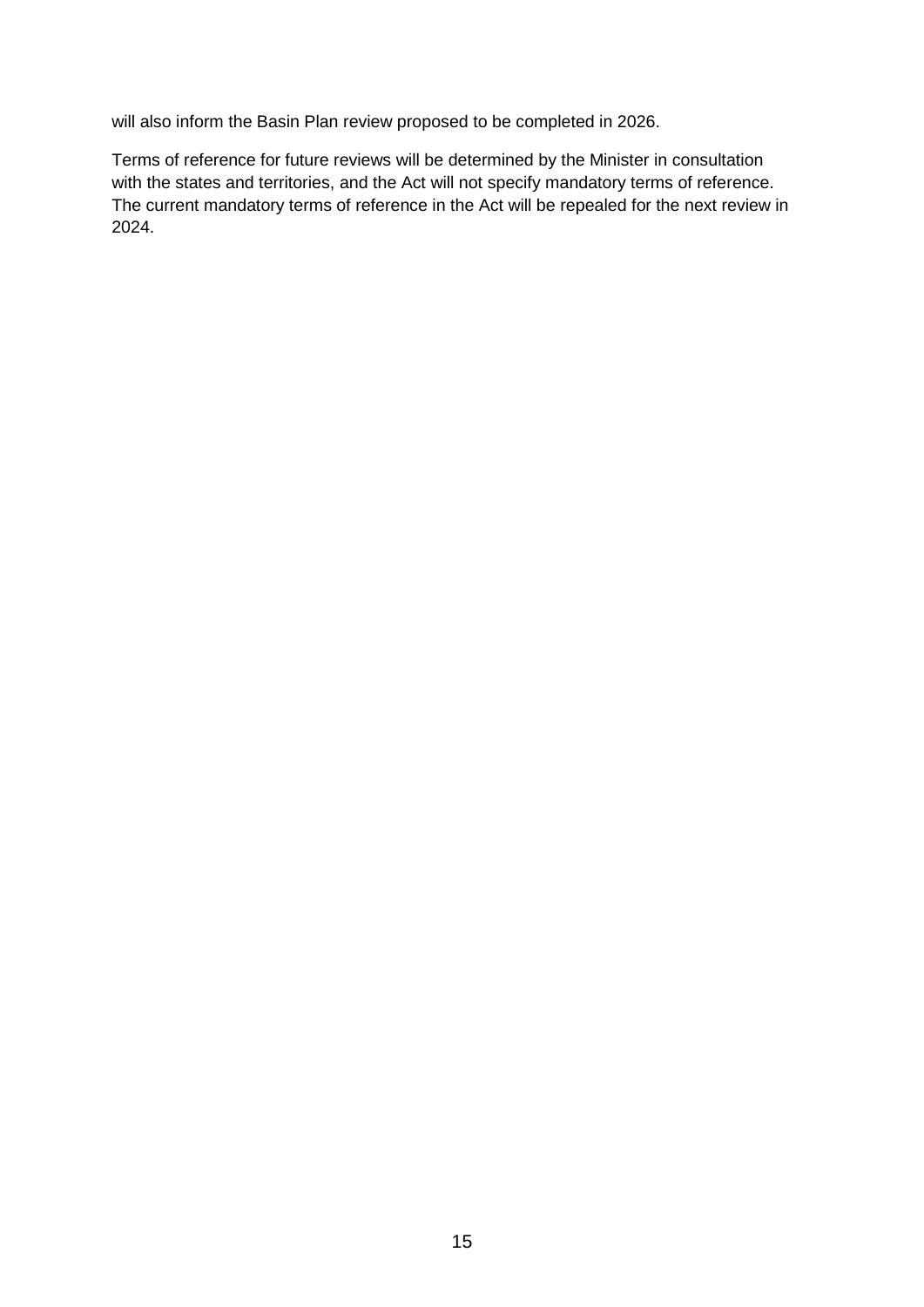# *CONCLUSIONS*

# *1.1: Economic, social and environmental considerations*

**The Act's framework does provide for the achievement of economic, social and environmental outcomes.**

**However, decision-makers—governments, their agencies and water managers—need to more transparently demonstrate how economic, social and environmental considerations are taken into account in decision-making under the Act and the Basin Plan.**

The Act and the Basin Plan provide for the consideration of economic, social and environmental outcomes in all areas of Basin Plan implementation.

The Government is amending the Water Act to limit surface water purchase to 1500GL, to further ensure that implementation of water reforms serve the optimisation of economic, social and environmental considerations. The Government is also prioritising investment in water infrastructure with more than \$3.9 billion forecast to be spent over the next four years on modernising water infrastructure to improve productivity and water use efficiencies. Information on these programmes is available on the Department of Agriculture and Water Resources website.

The operation of the sustainable diversion limit adjustment mechanism represents a key opportunity to build on the environmental and socio-economic outcomes of the Basin Plan. To enhance transparency and leverage community input and expertise on programme design and implementation, the Murray-Darling Basin Ministerial Council released a joint government communications booklet titled *The Sustainable Diversion Limit Adjustment Mechanism*, and the Department of Agriculture and Water Resources is currently consulting on the design of efficiency measure programmes with jurisdictions and a range of stakeholders. The recently released Stocktake Report estimating a plausible supply contribution of 508GL is a further example of providing information throughout the process of implementation of the Basin Plan.

Improvements in nationally consistent water information continues to inform water policy developments and management decisions. As reflected in the recently released Agriculture White Paper, the core National Water Initiative principles of decision making based on transparent trade-offs between social, economic and environmental outcomes will continue to guide Government investments.

As part of the broader suite of programmes around water reform, the Government continues to invest in water infrastructure and regional adjustment programmes within the Basin.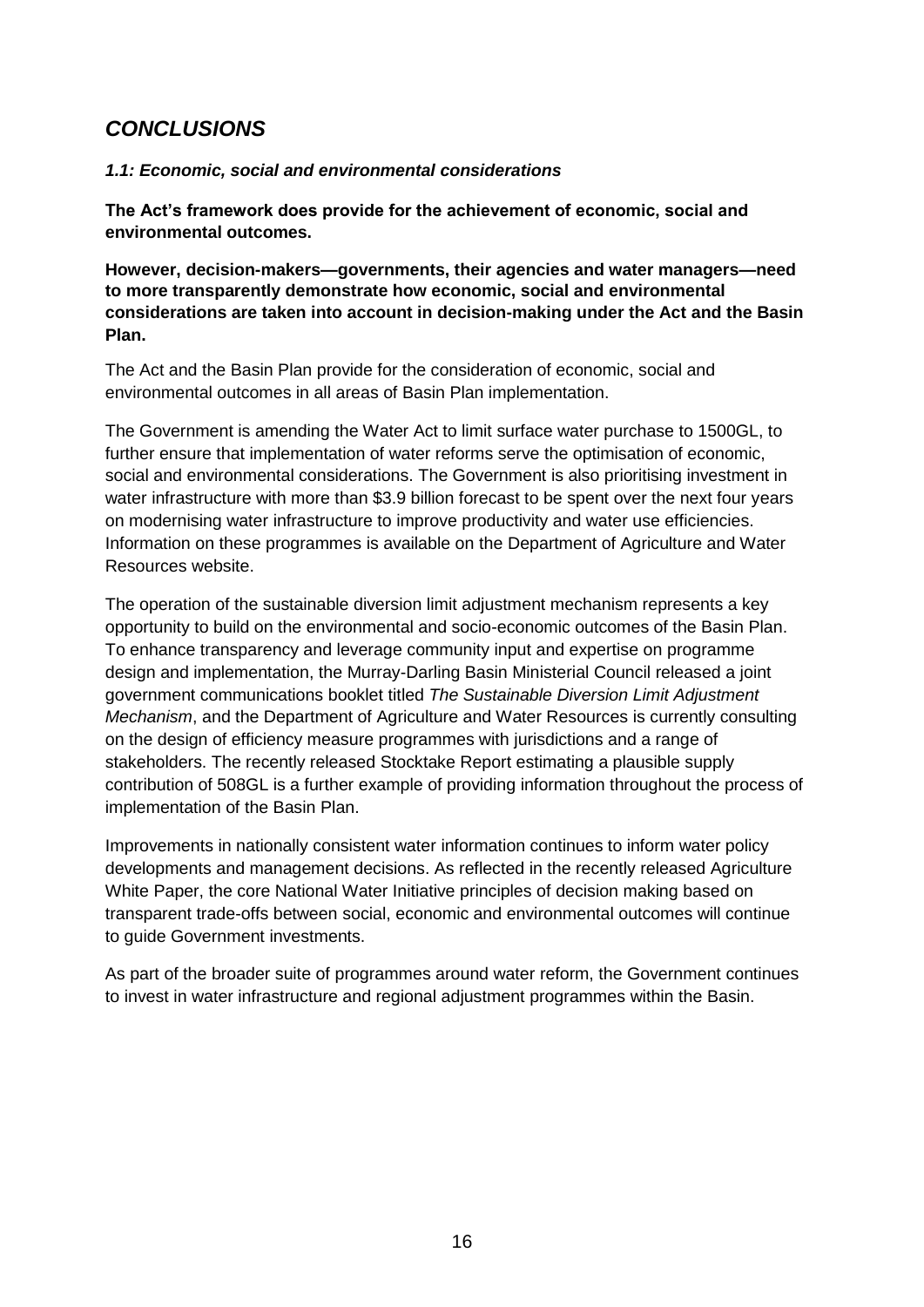## *1.2: Indigenous water resource plan requirements*

**The effective implementation of the Basin Plan water resource plan requirements relating to Indigenous values and uses is essential to ensuring that these requirements translate into a positive step forward in integrating Indigenous peoples' objectives into Basin water planning frameworks.**

See Recommendation 1.

### *2.1: Coordination of monitoring and evaluation activities*

**Monitoring and evaluation of Basin Plan outcomes must be coordinated to ensure that performance against the Basin Plan's objectives and outcomes—economic, social and environmental—is rigorously assessed, demonstrates Basin-wide outcomes and builds confidence in, and support for, the reforms.**

A framework for evaluating the outcomes of the Basin Plan has been developed and is detailed in a public document entitled *Murray-Darling Basin water reforms: Framework for evaluating progress*. This framework sets out the respective monitoring and reporting responsibilities of the Commonwealth and state governments and the Murray-Darling Basin Authority. It also explains how the evaluation of this information will identify the factors that support better coordination and the achievement of Basin-wide priorities. In particular, the Murray-Darling Basin Authority is undertaking significant monitoring and research into the social and economic outcomes of the Basin Plan. Furthermore, the Commonwealth has committed \$30 million to monitor and evaluate Commonwealth environmental water use in the Murray-Darling Basin over 5 years to June 2019. This project seeks to understand the role environmental water plays in the implementation of the Water Act and Murray-Darling Basin Plan by examining the contribution of Commonwealth environmental water to the objectives of the Basin Plan, while assisting the Commonwealth to demonstrate outcomes and adaptively manage the water holdings.

### *2.2: Fit-for-purpose water access for the mining and petroleum sectors*

## **Basin States should develop fit-for-purpose water allocation arrangements that ensure the mining and petroleum industries are able to operate within the same entitlement and water market frameworks as all other consumptive users.**

Basin States are responsible for setting out how the water resources of a water resource plan area are to be shared across users and managed over time in a way that is consistent with the Basin Plan sustainable diversion limits. The former National Water Commission's publication titled *Water for mining and unconventional gas under the National Water Initiative* (December 2014) provides advice for governments on water management approaches that will enable water use by extractive industries that is consistent with the *National Water Initiative*, manages the risk of third party and cumulative impacts and provides industry with the confidence to invest including ensuring all water take is accounted for under a coordinated framework with all other users.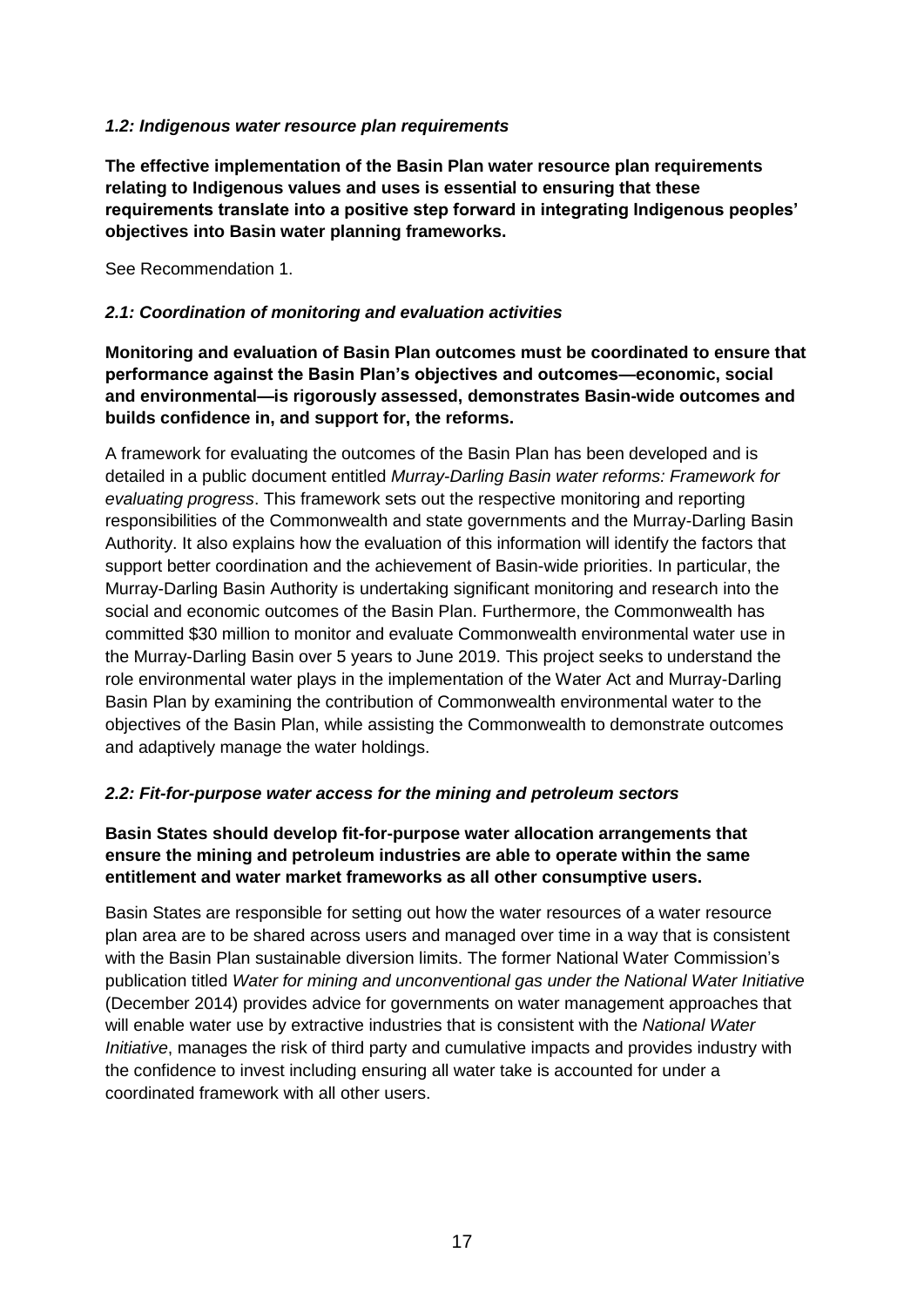### *2.3: Sustainable diversion limit adjustment mechanism*

**The Act and the Basin Plan contain safeguards that appear appropriate and adequate to ensure that the Act's objects will be achieved in the sustainable diversion limit adjustment mechanism process.**

**The Murray-Darling Basin Authority and Basin States should engage openly with stakeholders, clearly communicating how the sustainable diversion limit adjustment mechanism will operate, explaining roles and responsibilities and rigorously testing its methods and processes so that stakeholders have confidence in its future operation in a manner consistent with the Act's objects.**

The Australian Government is committed to engaging with stakeholders on the operation and implementation of the sustainable diversion limit adjustment mechanism. Basin States are responsible for consulting with stakeholders on the development of individual supply and constraint measure projects. In November 2014, the Murray-Darling Basin Ministerial Council released a joint government communications booklet on the Sustainable Diversion Limit Adjustment Mechanism, available on the Department of the Environment's website. Further information, including details of proposed supply and constraint measure projects and the results of the Stocktake of projects, is available on the Murray-Darling Basin Authority's website. The Government will continue to work with Basin State governments to provide opportunities for stakeholder engagement through the implementation of the mechanism.

The *Intergovernmental Agreement on Implementing Water Reform in the Murray-Darling Basin* outlines how Basin governments will propose, assess and agree to the package of supply, efficiency and constraints measures. Basin State governments have agreed guidelines to rigorously assess supply and constraint measure projects and the Australian Government is developing efficiency measures programme guidelines in consultation with Basin States. The Murray-Darling Basin Authority has worked with the CSIRO to develop and trial a method to calculate the supply measure sustainable diversion limit adjustment. The method has been developed in consultation with Basin States and has been peerreviewed by a panel of independent expert scientists. The Murray-Darling Basin Authority will continue to work with Basin states if refinements to the assessment framework are needed as the framework is applied to a larger set of supply measure projects.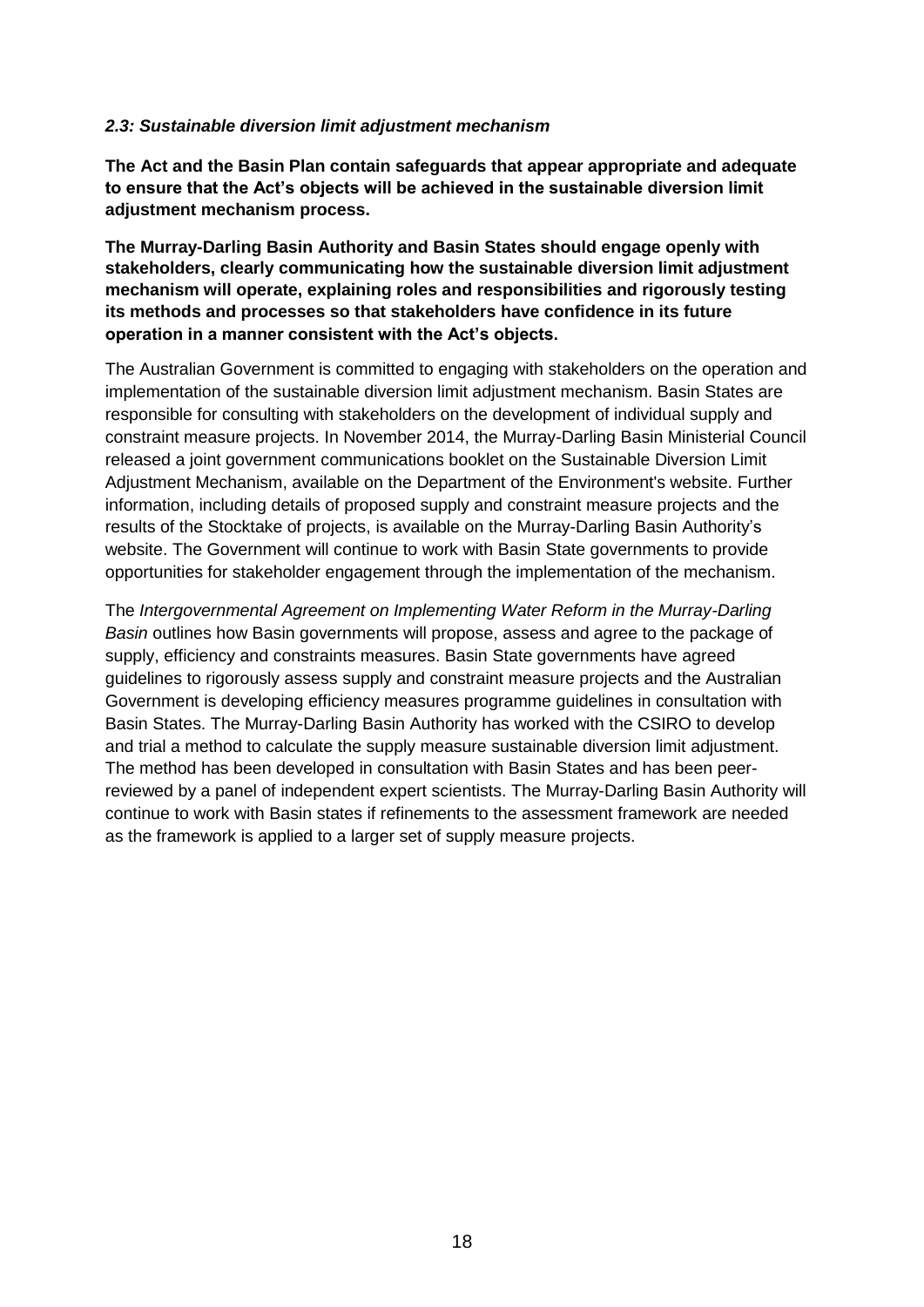### *2.4: Environmental watering: coordination*

**The Australian Government, Basin States and water holders should work together to communicate to stakeholders and the community on:**

- **(a) the roles and responsibilities of all parties involved in environmental watering**
- **(b) the arrangements in place to coordinate environmental watering to maximise the achievement of the Basin Plan's environmental objectives.**

The Australian Government and Basin States recognise the importance of clearly communicating the roles and responsibilities of different agencies involved in environmental water management and have already been taking steps to achieve this. These steps include joint engagement activities with local communities and through publications, such as the Basin-wide environmental watering strategy, which provides an overview of the roles and responsibilities of state government agencies, the Commonwealth Environmental Water Holder and the Murray-Darling Basin Authority.

Delivery of beneficial Basin-wide and local outcomes through environmental watering involves coordination between a range of participants, including the Commonwealth Environmental Water Holder, the Murray-Darling Basin Authority, state government agencies, communities and river operators. The principles that govern and foster coordination between agencies and the management of environmental water in the Murray-Darling Basin are set out in the Basin Plan, and these are used for both planning and realtime water delivery. For example, the Southern Connected Basin Environmental Water Committee brings together both environmental water managers and river operators in the River Murray (and tributaries) to support coordinated planning and use of environmental water.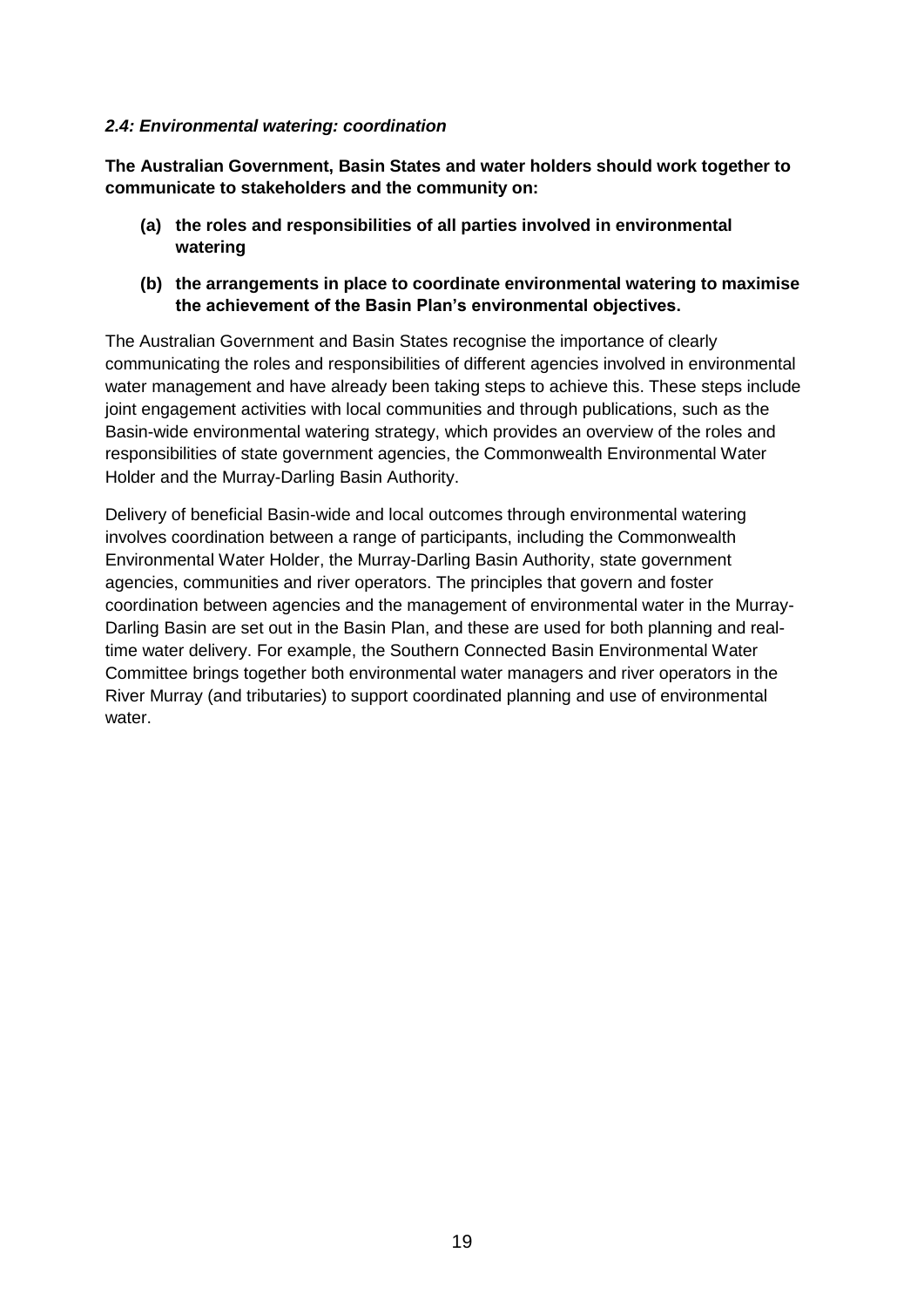# *2.5: Achieving complementary outcomes through environmental watering decisions*

**All Basin water holders and managers should fully engage with the Basin's industries and communities to understand and identify social, economic and cultural priorities that may be achieved together with the environmental objectives of environmental watering events.**

Environmental water holders and managers undertake extensive community engagement to inform decisions on environmental water use. In addition to providing information on local environmental water needs and risks associated with specific watering actions, ongoing engagement with communities is enhancing opportunities to deliver environmental water in ways that achieve complementary social, economic and cultural outcomes. Across the Basin this occurs through a range of mechanisms including:

- community reference groups;
- environmental and other water advisory committees;
- the recent establishment of a network of local and regional engagement officers;
- regional and local Indigenous engagement forums and facilitators; and
- broad community engagement forums and direct engagement of industry groups, local government, non-government organisations (including water trusts) and individual landholders.

#### *2.6: Enforcement of Basin Plan water trading rules*

**All Basin States and the Murray-Darling Basin Authority should identify and resolve any areas of non-compliance with the Basin Plan water trading rules as soon as possible, noting that a commonsense approach to resolving issues should be taken.**

The Murray-Darling Basin Authority is currently working through a number of potential noncompliance issues with the Basin Plan water trading rules. Where non-compliance with the Basin Plan water trading rules is identified, the Murray-Darling Basin Authority will work closely with regulated entities, including Basin States to negotiate acceptable timeframes for resolving issues and achieving compliance.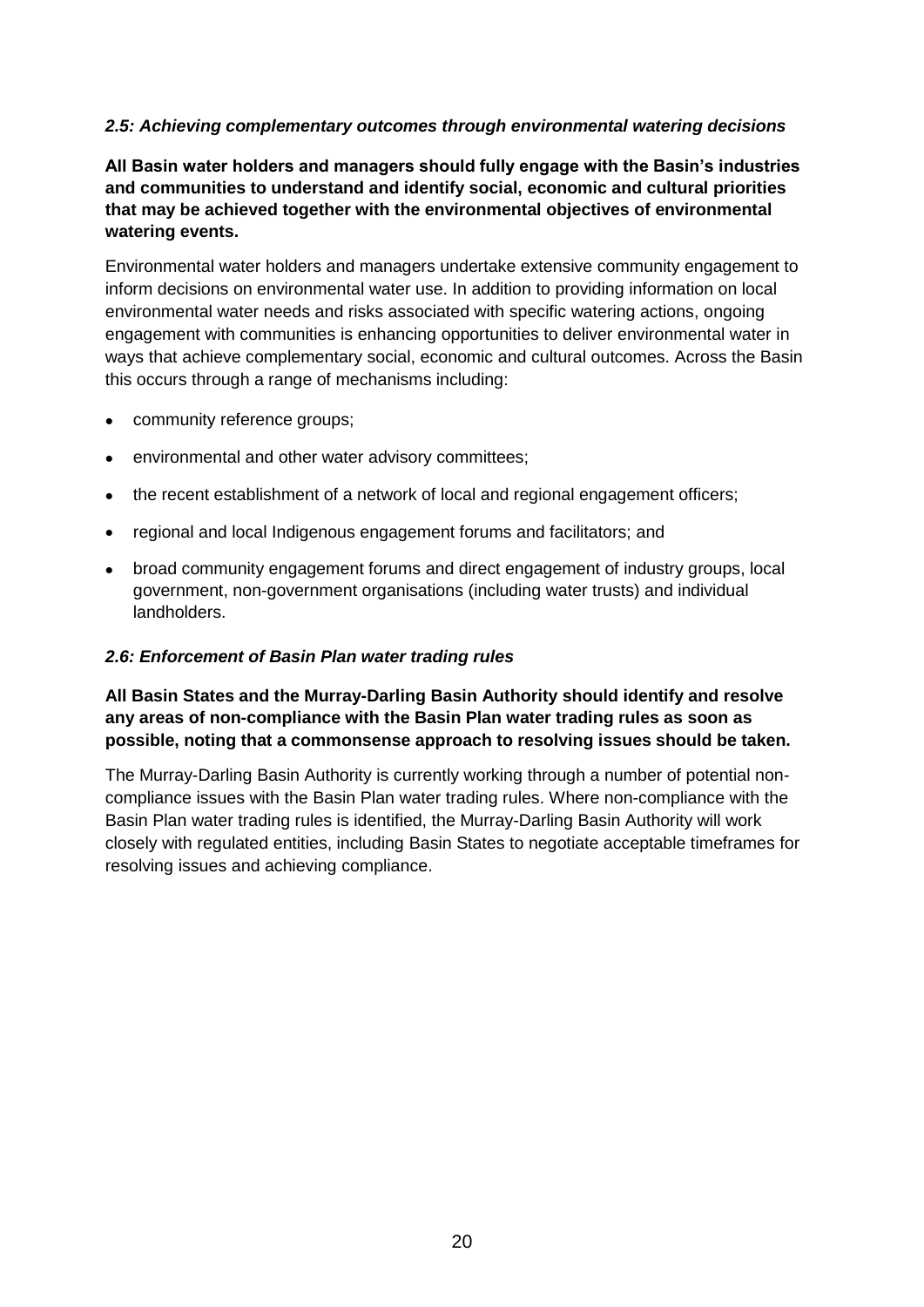# *2.7: New information and adjustments to sustainable diversion limits*

**Industry, Basin States and the Murray-Darling Basin Authority should work together to ensure that new information concerning Basin water resources, whether produced by industry or by government, is comprehensively considered so as to inform possible sustainable diversion limit amendments.**

The Basin Plan is designed to provide an adaptive framework for managing the Basin's water resources, recognising that new or better information can come to light on the Basin's water resources and their management. The Basin Plan provides for new information to be included in the calculation of sustainable diversion limits for groundwater (section 7.25(1)), while section 6.06 of the Plan provides for broader reviews – including of the sustainable diversion limits by the Murray-Darling Basin Authority in consultation with Basin States and other interested parties. The Northern Basin Review is an example of a review under section 6.06, which may recommend changes to sustainable diversion limits in the northern Basin.

## *2.8: Water resource plan accreditation*

**The Murray-Darling Basin Authority and Basin States should work together in partnership, each respecting the others' roles, responsibilities and expertise, to facilitate the successful accreditation of all Basin State water resource plans by 1 July 2019.**

Consistent with the *Basin Plan Implementation Agreement* between the Murray-Darling Basin Authority and the Basin States, the parties have committed to working together on the accreditation of all Basin State water resource plans by 1 July 2019. A working group has been established for this purpose. The Murray-Darling Basin Authority has also developed guidance, such as the *Handbook for Practitioners: Water resource plan requirements*, which sets out a collaborative, risk based and iterative approach to the preparation and assessment of water resource plans.

# *2.9: Basin State water resource plans and Basin Plan water trading rules*

**The Murray-Darling Basin Authority and the Australian Competition and Consumer Commission should work together on those aspects of Basin State water resource plans that relate to trade, to ensure that accredited provisions are consistent with the Basin Plan water trading rules.**

The Murray-Darling Basin Authority and the Australian Competition and Consumer Commission will work together on those aspects of water resource plan requirements that relate to trade. Working arrangements will be considered as part of any analysis conducted on the water trading rules function (Recommendation 8 refers).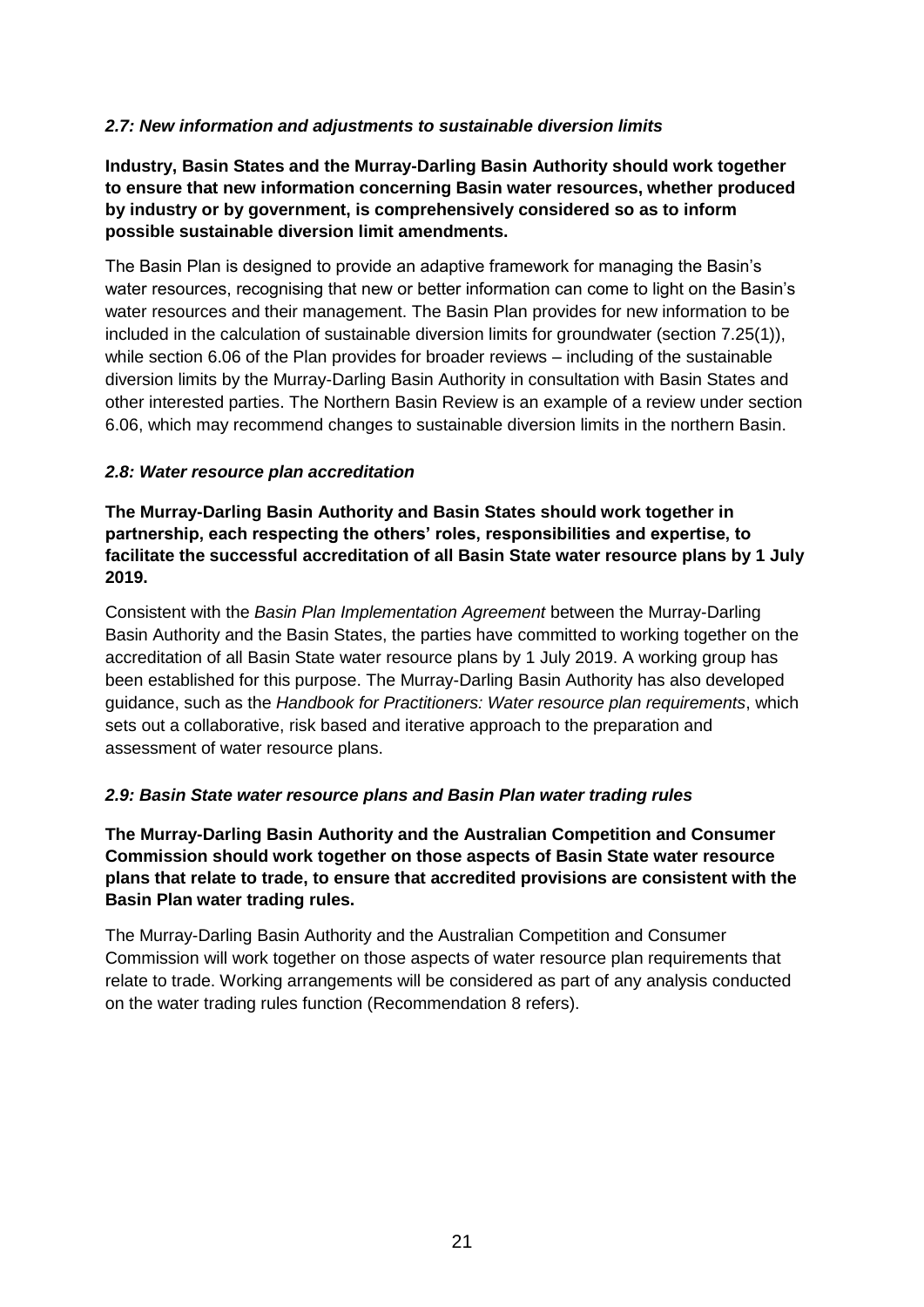# *2.10: Harmonisation of state water planning and management terminology*

## **All Basin State governments should proactively take opportunities to work towards greater uniformity of terminology used under their water planning frameworks.**

The Australian Government considers that greater uniformity of State water planning terminology is desirable and encourages Basin State governments to work towards greater consistency as opportunities arise.

### *2.11: Risk assignment framework*

**Basin States that have not adopted the National Water Initiative risk assignment framework in their own legislation should provide clear and transparent information on the alternative arrangements that have been put in place to build entitlement holders' confidence that entitlements will not be eroded without appropriate compensation in relevant circumstances.**

The Australian Government encourages those Basin States that have not yet incorporated the *National Water Initiative* risk assignment framework in their own legislation to provide clear and transparent information to entitlement holders on alternative arrangements they have made to provide certainty to entitlement holders on the ongoing value of entitlements.

### *2.12: Efficiency measures*

**The Australian Government should engage and communicate with stakeholders at an early stage on the programme design for efficiency measures, demonstrating clearly how the additional water is to be recovered while maintaining the benchmark social and economic outcomes of the Basin Plan.**

**The Murray-Darling Basin Authority should also monitor the impact of efficiency measures as part of its broader Basin Plan Monitoring and Evaluation programme so that the impacts can be appropriately scrutinised and made transparent.**

The Australian Government Department of Agriculture and Water Resources is discussing the design of efficiency measures programmes with Basin States through the Sustainable Diversion Limit Adjustment Assessment Committee, and directly with representatives, peak bodies and through forums involving industry and non-government organisations.

The Murray-Darling Basin Authority will monitor the socio-economic impact of efficiency measures as part of its Basin Plan monitoring and evaluation programme.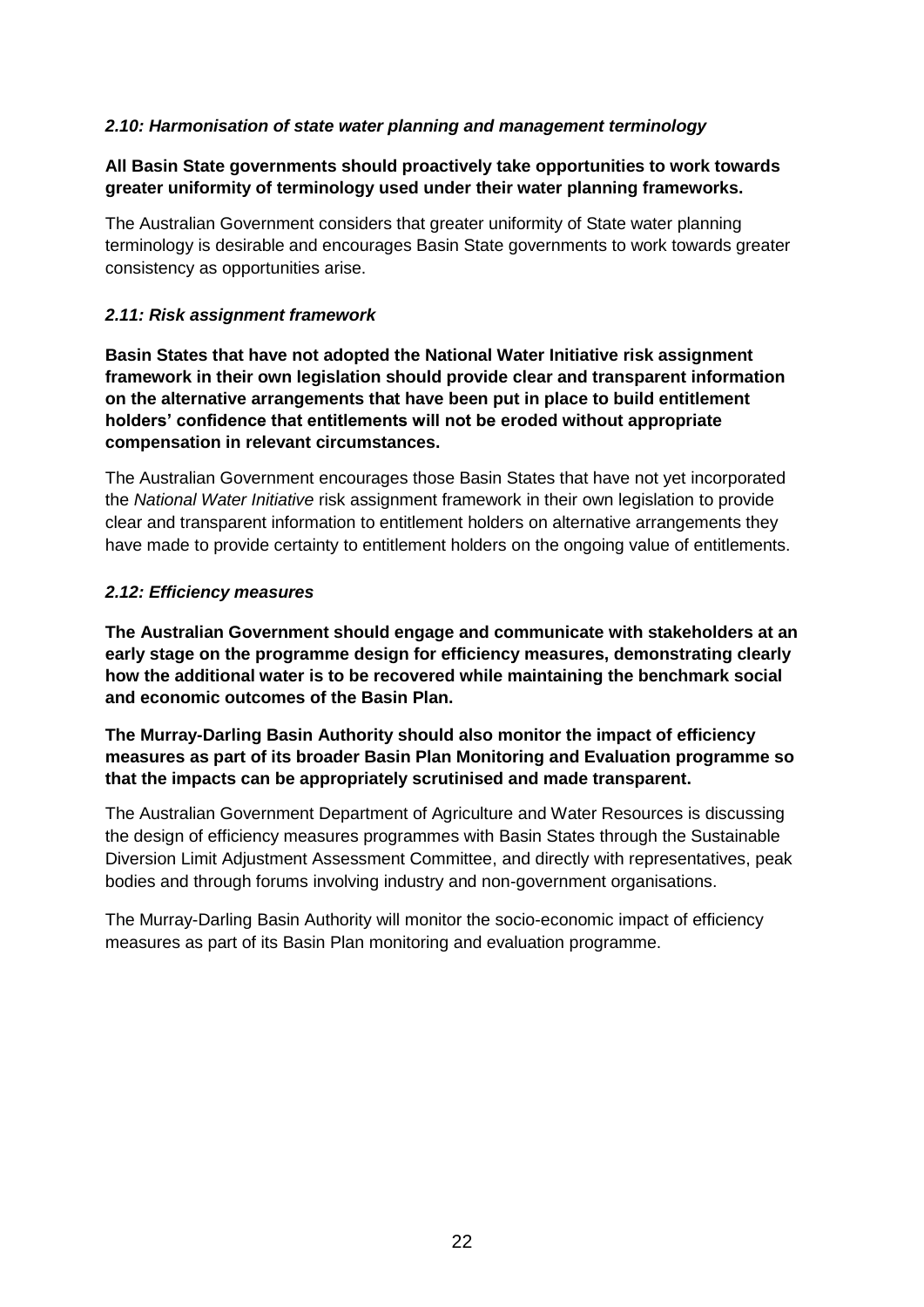## *3.1: Basin Plan audits*

## **The continuation of five-yearly audits of Basin Plan implementation by an independent expert body is essential to the successful delivery of the Basin Plan.**

Following the passage of the *National Water Commission Abolition Act 2015* (Cth) through Parliament, the Productivity Commission will conduct independent five-yearly audits of implementation of the Basin Plan and associated water resource plans, with the next audit due to be completed by the end of 2018. The Commission's work will be led by an Associate Commissioner with expertise in water policy and be informed by input from a stakeholder reference panel.

## *4.1: Basin Plan water trading rules*

**The Basin Plan water trading rules, which commenced on 1 July 2014, should be implemented in their current form and should then be assessed over the medium to longer term when assessment of outcomes is possible, before any changes are made to the rules.**

See response to Recommendation 8.

# *4.2: Basin Plan water trading rules: interaction with Schedule D of the Murray-Darling Basin Agreement*

**The Murray-Darling Basin Authority and Basin States should progress work on addressing any inconsistencies between Schedule D of the Murray-Darling Basin Agreement and the Basin Plan water trading rules, such as differences in how exchange rates are used within and between regulated systems, as a matter of priority.**

In consultation with Basin States, the Murray-Darling Basin Authority is progressing amendments to Schedule D of the Murray-Darling Basin Agreement and the protocols in operation under the schedule. Priority amendments to remove inconsistencies between Schedule D and the Basin Plan water trading rules were agreed by the Murray-Darling Basin Ministerial Council at its 29 May 2015 meeting, with these amendments to be made by regulation in 2015.

# *4.3: Interoperability and efficiency of Basin State water registers*

**Basin State governments should take opportunities to enhance the interoperability of registers, building on the work that has been undertaken through the National Water Markets System programme to create more efficient services for users.**

The Australian Government encourages Basin States to look for opportunities to build on the work that has already been undertaken through the National Water Markets System programme.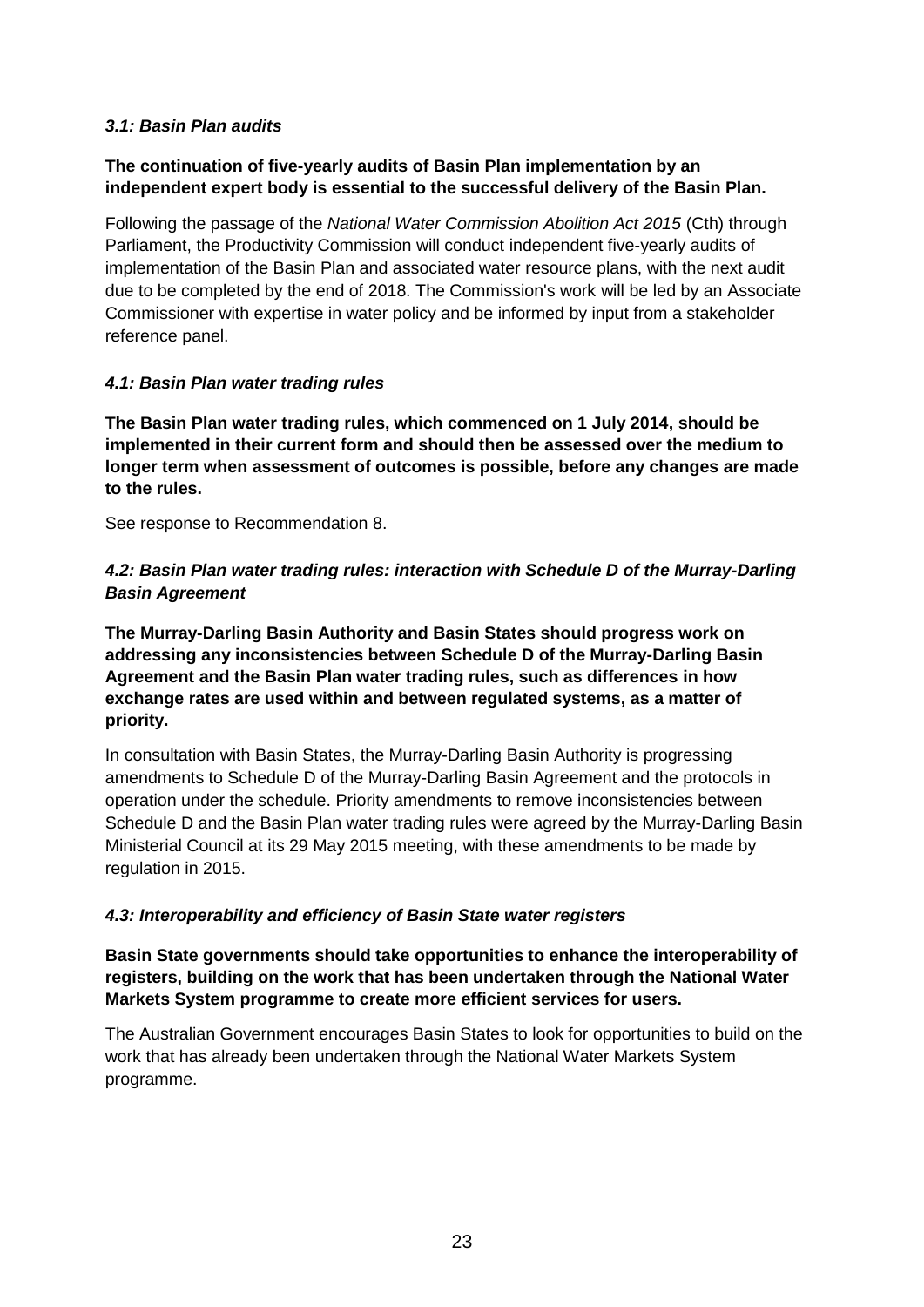# *4.4: Transaction fees and timeframes*

**Fees imposed by Basin States for trade processing should be efficient, and variations of fees between the Basin States should be reduced. Basin States should continue to improve their performance against the service standards agreed by the Council of Australian Governments for trade processing and approval times.**

The Australian Government notes that the existing Council of Australian Governments water trade processing standards have largely been met by Basin States, and encourages them to continue to improve their performance against the standards. The Government also encourages Basin States to ensure that costs associated with trade processing fees are both efficient and transparent, in order to support the efficient operation of water markets across the Basin.

## *4.5: Commonwealth Environmental Water Holder: trading transparency*

### **The Commonwealth Environmental Water Holder should continue to provide timely and transparent information to the market, including by raising stakeholder awareness of its Trading Framework and quarterly portfolio management statements.**

The Australian Government notes that, under the *Commonwealth Environmental Water Trading Framework*, the Commonwealth Environmental Water Holder has committed to making trading information publicly available both prior to and after each trading action. The Trading Framework is available at:

<http://www.environment.gov.au/water/cewo/publications/water-trading-framework-dec2014>.

### *4.6: Electronic access to water charge information*

## **Electronic transmission of, or online access to, information is desirable. Regulators should recognise the efficiency and desirability of electronic communication when developing and applying regulation.**

In the context of information relevant to water charge rules; the Australian Competition and Consumer Commission has commenced a review of the water charge rules which will include consideration of opportunities for reducing the regulatory burden for participants in complying with publication, consultation and reporting requirements to make as much use as possible of electronic options.

### *6.1: Commonwealth Environmental Water Holder: Indigenous engagement*

## **The Commonwealth Environmental Water Holder should develop a more structured, transparent approach to Indigenous engagement to complement current engagement arrangements.**

The Commonwealth Environmental Water Holder and staff of the Commonwealth Environmental Water Office will continue to engage directly with interested Indigenous communities, with the aim of identifying synergies between environmental and cultural flows. The Commonwealth Environmental Water Office is exploring ways to provide greater structure and transparency to this engagement.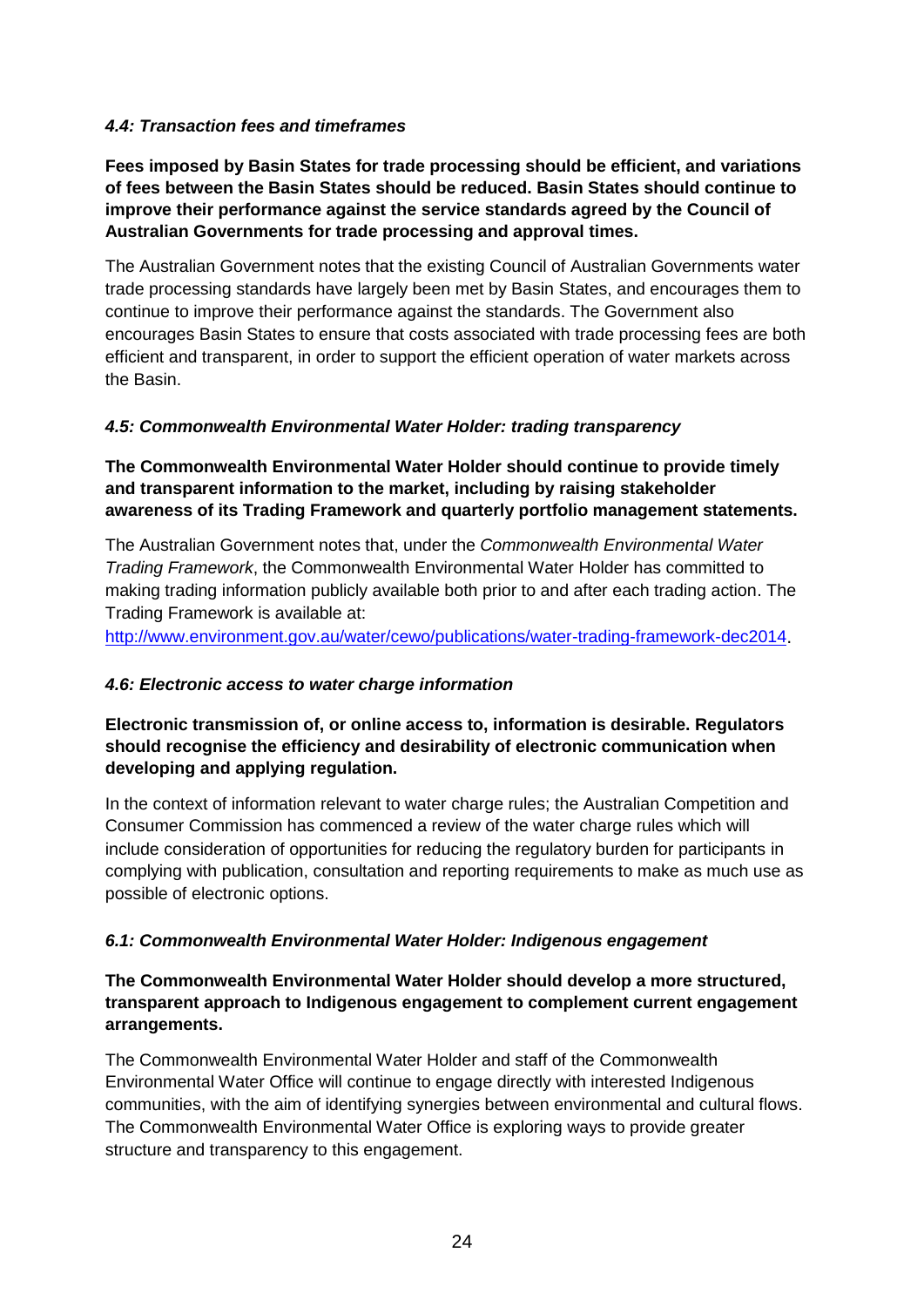# *6.2: Commonwealth Environmental Water Holder: operating costs*

**The Commonwealth Environmental Water Holder's operating costs should continue to be met from Commonwealth consolidated revenue to ensure that the Commonwealth Environmental Water Holder is appropriately and transparently funded to deliver Basin Plan outcomes.**

See Recommendation 15, specifically 15(d).

### *6.3: Environmental watering: The Living Murray*

**Environmental watering should be coordinated, including through integration of The Living Murray portfolio within Basin Plan frameworks where possible. Consideration should be given to transferring The Living Murray entitlements held by the Murray-Darling Basin Authority to the Commonwealth Environmental Water Holder.**

The Australian Government notes that, in October 2014, the Murray-Darling Basin Ministerial Council agreed to establish the Southern Connected Basin Environmental Watering Committee to oversee the integration and coordination of environmental watering, including The Living Murray activities, to ensure they reflect the Basin Plan framework. It also notes that consideration of any transfer of The Living Murray entitlements held by the Murray-Darling Basin Authority to the Commonwealth Environmental Water Holder is a decision for the Murray-Darling Basin Ministerial Council, in consultation with the Commonwealth Environmental Water Holder.

### *7:1 Water information: Products and services*

**The Bureau of Meteorology should engage with stakeholders on a continuing basis with a view to developing products where the benefits outweigh the costs, and should adapt and refine its existing product suite in light of user feedback. It should also clearly communicate the benefits of its products and demonstrate their usefulness.**

The Government agrees with the Panel that significant progress has been made to date in improving Australia's water information. The Government, including the Bureau of Meteorology, is committed to continuous improvements through ongoing stakeholder engagement and communication of water information products and their benefits, ensuring that data collection is fit-for-purpose and limited to data that is required for that purpose.

# *7.2: Water information: reporting requirements*

**Australian Government agencies should ensure that data collected under the Act is collected in the right form at the right time for the right purpose and used to create information that is of value, while minimising regulatory burdens and any duplication of requests imposed on data providers.**

The Government is determined to identify and remove any duplication of reporting burden imposed on data providers and will respond to the Water Information Interagency Working Group's report shortly (recommendation 18 refers).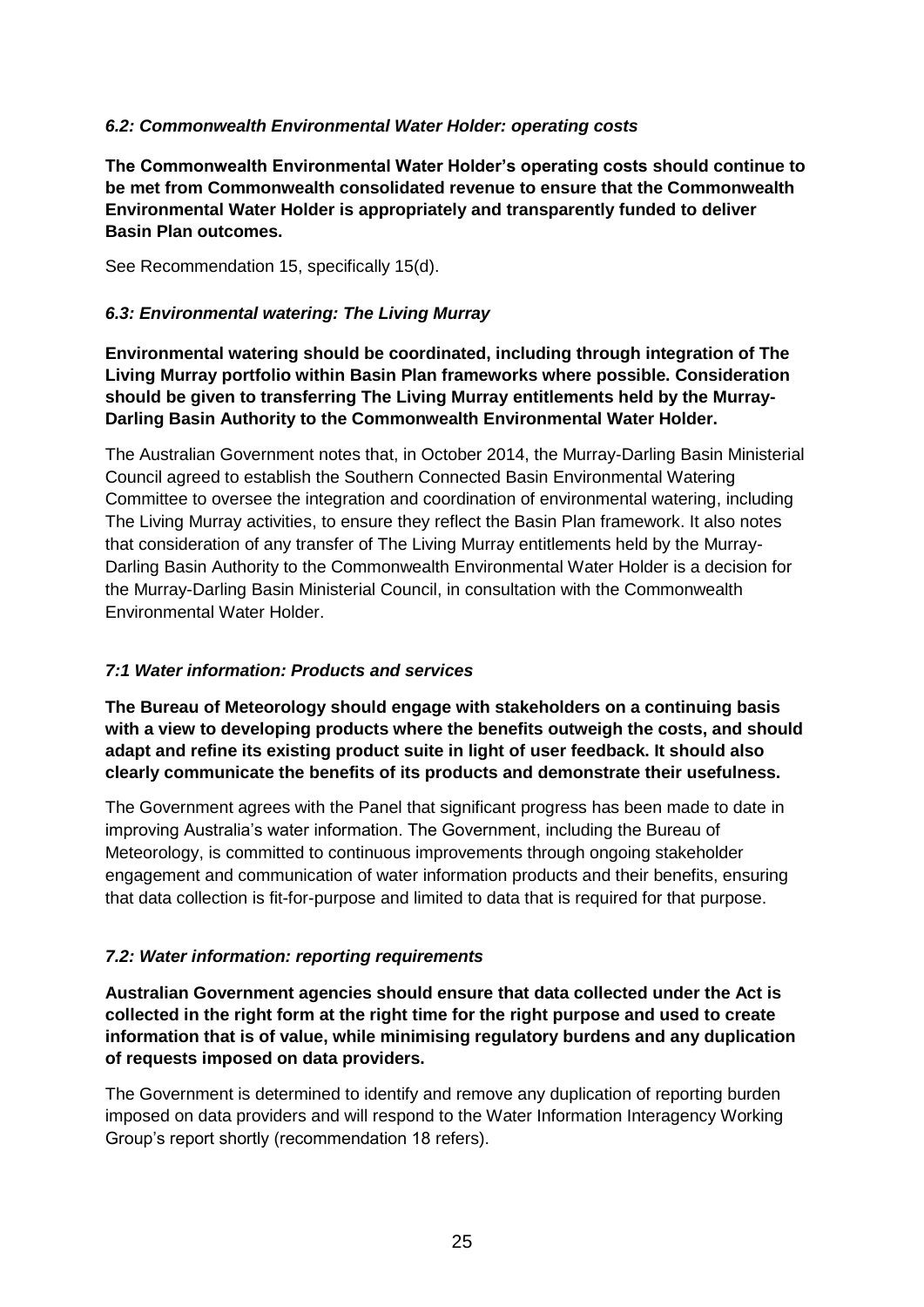## *8.1: Enforcement*

# **A sensible and cooperative approach to monitoring and compliance activities should be applied by regulators under the Act.**

Part 8 of the Act contains enforcement mechanisms that support compliance with the provisions of the Act. Regulators such as the Australian Competition and Consumer Commission and the Murray-Darling Basin Authority have a range of tools available to enforce compliance, and generally take a graduated approach when assessing the appropriate response to a contravention. The regulators aim to improve the understanding of compliance measures through education and to use practical and proportionate regulatory measures as a priority, with the use of formal enforcement powers as a last resort. As noted in the Australian Competition and Consumer Commission's enforcement guide, the most appropriate regulatory response will be determined on a case by case basis and will depend on a range of factors including the willingness of the regulated entity to cooperate and the amount of loss or damage caused by any contravention.

# *9.1: Murray-Darling Basin Authority: transparency of Basin Plan and River Murray Operations functions*

# **The Murray-Darling Basin Authority should consider how it can more clearly differentiate between its Basin Plan, River Murray Operations and other joint activity functions and associated costs in its financial reporting.**

The Murray-Darling Basin Authority currently manages its budget under clear accounting separation arrangements to ensure separate allocation, reporting, and auditing of joint programme funds from that of the Basin Plan.

Following the independent review the Cost Efficiency Review into the River Murray Operations administered by the Murray-Darling Basin Authority, the southern Basin jurisdictions, the Commonwealth and the Authority are considering measures to further enhance the transparency of Basin Plan and River Murray Operations functions.

# *9.2: Murray-Darling Basin Authority: corporate plan*

# **The Murray-Darling Basin Authority and joint governments should make the whole of the Authority's corporate plan publicly available.**

The public release of the information relating to the joint programmes in the Murray-Darling Basin Authority 2014-15 to 2017-18 Corporate Plan and subsequent Corporate Plans is a decision to be made by the Murray-Darling Basin Ministerial Council. The Australian Government supports the public release of this information.